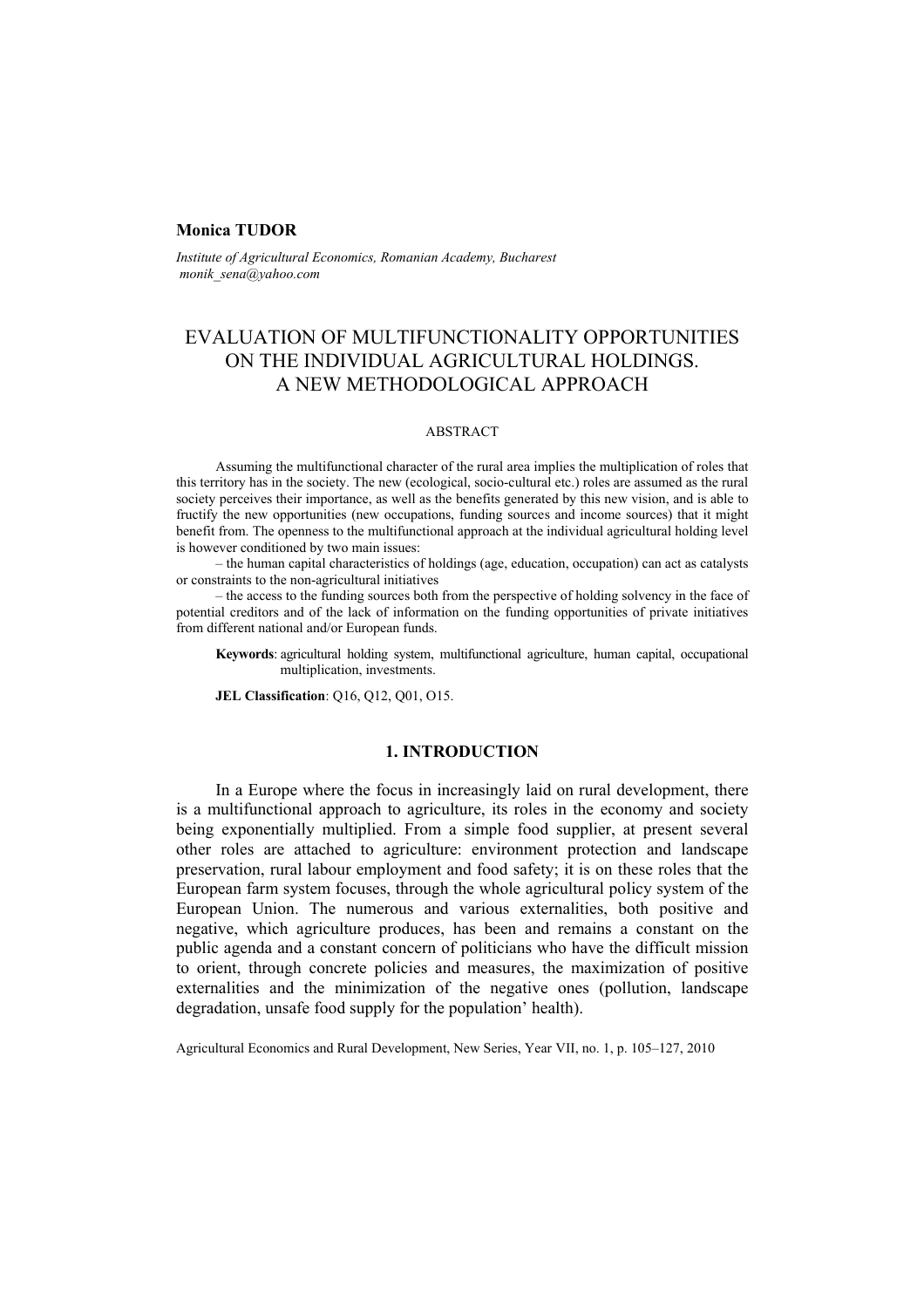**The farm system in Romania** has experienced great shocks in the last eighteen years, materialized into ample and long destructuring and restructuring processes imposed by the land reforms and the agricultural policies that have not always been coherent or convergent either. Romania reached the situation to be a net food importer, although one third of its area is represented by agricultural land.

In a Europe where the focus is laid on agriculture multifunctionality, in Romania we still focus on the establishment of a farm system that should satisfy the primary role of agriculture, i.e. to meet the population's food needs.

There is a string inter-conditionality relation between the structure of the Romanian system of agricultural holdings and their contribution to the job supply. Although in Romania more than 40% of the population is working in agriculture, this fact cannot be associated in reality to assuming the role of *job supplier in the rural area* by the segment of agricultural holdings. The existence of an extremely great number of small-sized subsistence or semi-subsistence farms results in a large number of the population being in the situation of *under-employment in agriculture.* The large number of the rural people and the lack of non-agricultural occupational alternatives provides a very large recruitment pool for the commercial farms, which does not force them into the effort to apply technological works in agriculture. Agriculture contribution to the rural labour employment has rather the effect to maintain the population in the situation of covering their basic needs of existence and less to improve the living of standard of the rural community members.

*Starting from these premises, any development strategy on medium or long term of the farm system in Romania should have in view the convergence to a multifunctional agriculture, the transformation of the system of agricultural holdings into a true supplier of jobs in the rural area, being one of the key elements of these strategies.* 

The European Agricultural Fund for Rural Development **(EAFRD)** has as *objective* under Axis III (**"Quality of life in the rural areas and rural economy diversification")** the *Development of a multifunctional rural area by the support to non-agricultural activities on the agricultural holdings and, in general to the economic activities in the rural areas,* with the purpose to:

– Increase the additional incomes of the subsistence and semi-subsistence farms from non-agricultural activities;

– Create jobs in the rural area;

- Use the local potential for commercial purposes;
- Limit the rural area depopulation;
- Create services for the rural population;
- Best use the renewable energy production potential;
- Develop the rural tourism;
- Promote entrepreneurship.

All these will remain only "desiderata" in rural Romania if they are not supported by the human capital *by which and for which* they should be put into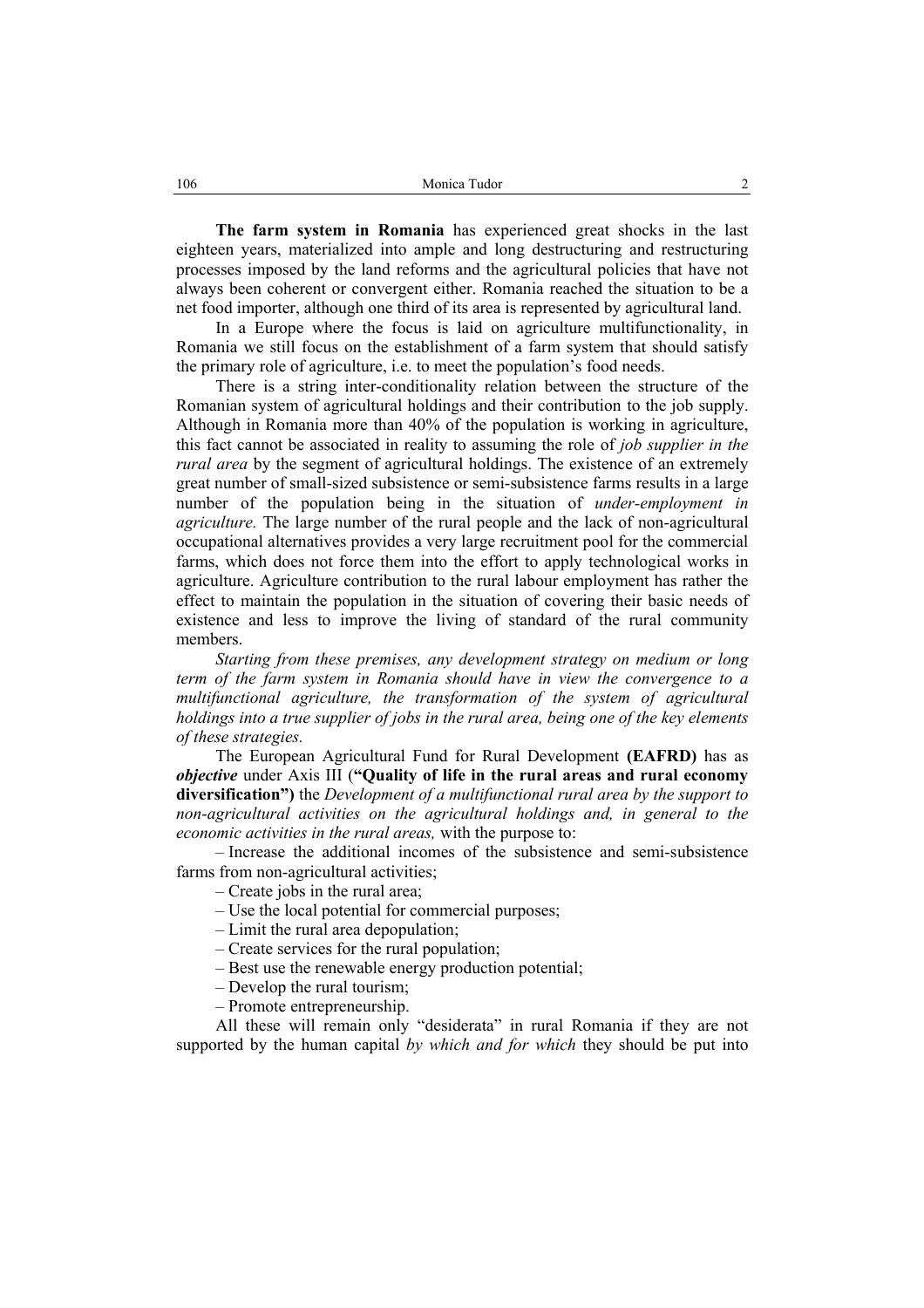practice. *The starting point of this study is that the driving force of these changes of vision is the human capital itself.* Its characteristics, from the demographic aspects, going through the educational and occupational aspects and ending up by the perception on the rural community future, may represent constraints or catalysts in assuming the multifunctionality of the rural area.

# **2. A NEW METHODOLOGICAL APPROACH IN THE IMPLEMENTATION OF THE MULTIFUNCTIONAL DEVELOPMENT PATTERNS**

**The strategic vision regarding the multifunctional development of the system of individual agricultural holdings in the rural area focuses on the idea of integrating the non-agricultural and agricultural activities on the respective holdings.** This approach is even more necessary as a large part of the holdings from the pilot communes fall into the category of subsistence farms<sup>1</sup> that are not eligible for the financial support to agriculture through Measure 141 regarding the "Support to agricultural semi-subsistence farms" (i.e. the individual holdings in the category 2–8 ESU). Mainly in the case of rural household farms that fall into the category of subsistence farms, it is imperiously necessary to design strategies that should support the development of non-agricultural activities as an opportunity for improving the access of the members of these households to a decent living.

**The chances of assuming the multifunctional character at the level of the categories of family agricultural holdings in the Romanian rural area** directly depend on the answer to the following three **questions:** 

# **A. What are the opportunities of each type of holding to develop nonagricultural activities and what are the constraints that these holdings have to face?**

*The development of non-agricultural activities should be regarded as a complementary aspect of the current activities of the holdings;* this complementarity will permit a higher tolerance to the proposed solutions. The multifunctional development directions are different from one rural area to another, and from one category of holding to another. As the main activity of the rural households is agriculture, the typology of the rural households can be established taking into consideration the *economic size of the agricultural holdings* expressed in ESU. We propose that the multifunctional development premises and the design of concrete strategies for the economic activity diversification should be analyzed for each category of holdings. The study of the activity diversification opportunities at the level of individual holdings can be made by three holding types, defined by their

 $\overline{\phantom{a}}$  $^{1}$  According to Annex I from the Applicant's Guide for Measure 121 "Modernization of agricultural holdings", regarding the Establishment of Farm Category – Cropping Structure and ESU calculation.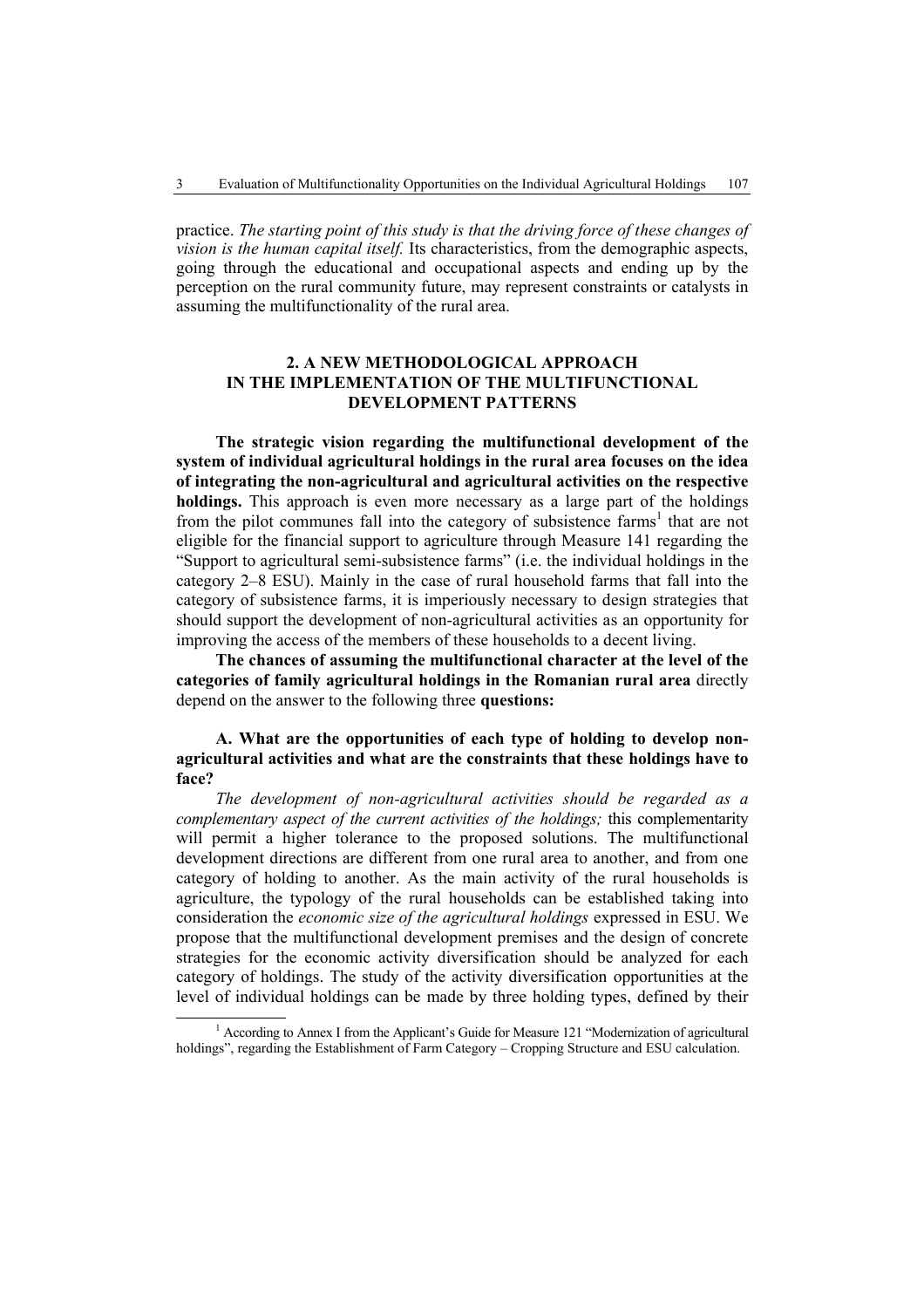importance in the present structure of rural households, classified by the economic size of the individual agricultural holding:

a) subsistence holdings type A – whose agricultural output is under 1 ESU;

b) subsistence holdings type  $B$  – for which the value of the agricultural output ranges from 1 to 2 ESU;

c) semi-subsistence holdings – for which the agricultural output ranges from 2 to 8 ESU;

d) commercial holdings – with an agricultural output larger than 8 ESU.

**B. Are there necessary demo-economic premises that enable an individual agricultural holding to follow a multifunctional path in its economic activities**  to support the development of non-agricultural activities generating income increase at household level?

*The real capacity of households from the rural communities to assume the proposed models* concerning the development of non-agricultural activities on the agricultural holding, which generate additional incomes on the households, depends on those aspects of the human resources that condition the occupational, aptitudinal mobility and the openness to innovation:

*The average age of population* represents a significant predicting factor of openness to the occupational diversification of each category of households and of overall rural community, given that a younger population has a higher openness to innovation and a greater occupational mobility and openness to requalification.

*Share of population younger than 15 years –* indicator that reflects the demographic regeneration potential, and by this, the continuity opportunity at the level of each household category

*Population ageing index* – calculated as ratio of the number of people over 65 years to the number of people from 0 to 14 years, it reflects the demographic regeneration potential at the level of households from a certain category. The values larger than one of the index generate significant risks of decline in the volume of population in the commune, which is similar to a contraction of demand on the local markets of goods and services, making the respective micro-regions less attractive for investments.

*Labour force renewal index* – calculated as ratio of the population from the category 15–29 years to the population from the category 30–44 years. Comparing the volume of young labour force, at the beginning of active life, and the volume of adult labour force, this index highlights the trend of the available labour force evolution in the future. *The labour renewal index* reveals to what extent the population of working age has the capacity to reproduce itself, on the short term, under the same quantitative parameters, and to provide active labour force, able to respond to the requirements of non-agricultural activity development on the rural households.

*Average number of schooling years* – reflects the population's training level by types of households and it is an important predictor of the chances to adopt certain non-agricultural activities that imply a higher qualification level. The fact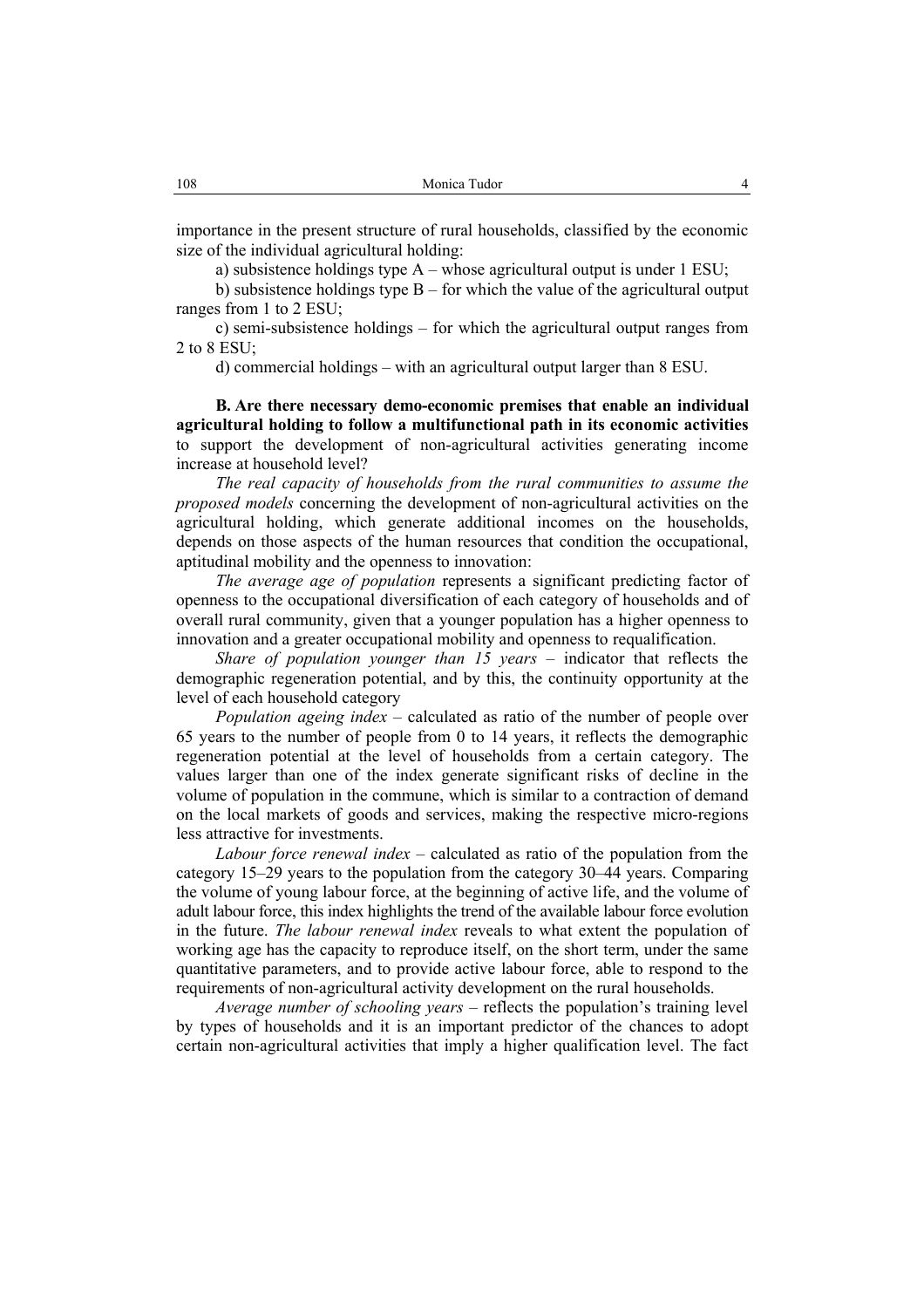that the labour force available on a certain category of households benefits from a higher educational level increases the possibility of the respective category to follow the economic activity diversification path. The graduation of higher education forms increases the chance of professional requalification and conversion.

*The educational structure* of the members of different categories of holdings becomes very important as it reflects the distribution by the different educational levels of the population and provides valuable signals with regard to the possibility of households to internalize the modernizing values of non-agricultural activity development. When the persons with a higher educational level prevail on the household, the risks of being reluctant to the behavioural innovations decrease, while for the households characterized by deficient educational structures (with high shares of persons with lower educational level) the risk of non-adopting nonagricultural economic activities increases, as the technical abilities acquired by education are low or even non-existent.

*The occupational structure –* revealed by the share of the main economic activities – agriculture, agro-processing, industry-constructions and services – in the employed population. Indicates the diversification degree of economic activities by types of households. This indicator (partially) reveals the measure in which all the types of rural households follow or not a multifunctional development path. Thus, a high share of labour employed in the primary sector of the economy can be associated to a poor internalization of multifunctional development principles. As the importance of employment in the secondary and tertiary sectors increases at the level of local rural economy, assuming the multifunctionality of rural areas is easier, as the communities already follow this trajectory. *In this second case, in the households with members carrying out an off-farm economic activity, these can become development factors of non-agricultural activities on the household, as they already have the necessary experience. For example, on the households with people employed in the sector of services, the rural tourism development premises already exist, as these people have the necessary expertise for public relations. In the case of households with members employed in industry, and mainly in constructions, lucrative activities can be developed by which the by-products from agriculture can be transformed into commodities that can be sold (handicraft).* 

# **C. What are the funding directions (through structural and/or national regional funds, etc.) in which each type of households is interested, which the households perceive as investment opportunities, and on which the information programs should focus?**

*Any development strategy that targets the adoption of non-agricultural occupational and investment behaviours on the individual agricultural holdings should take into consideration the development perspectives of the non-agricultural initiatives that the households themselves perceive as business opportunities on which they would concentrate their financial efforts.* 

The investment profile of households is revealed by two types of information: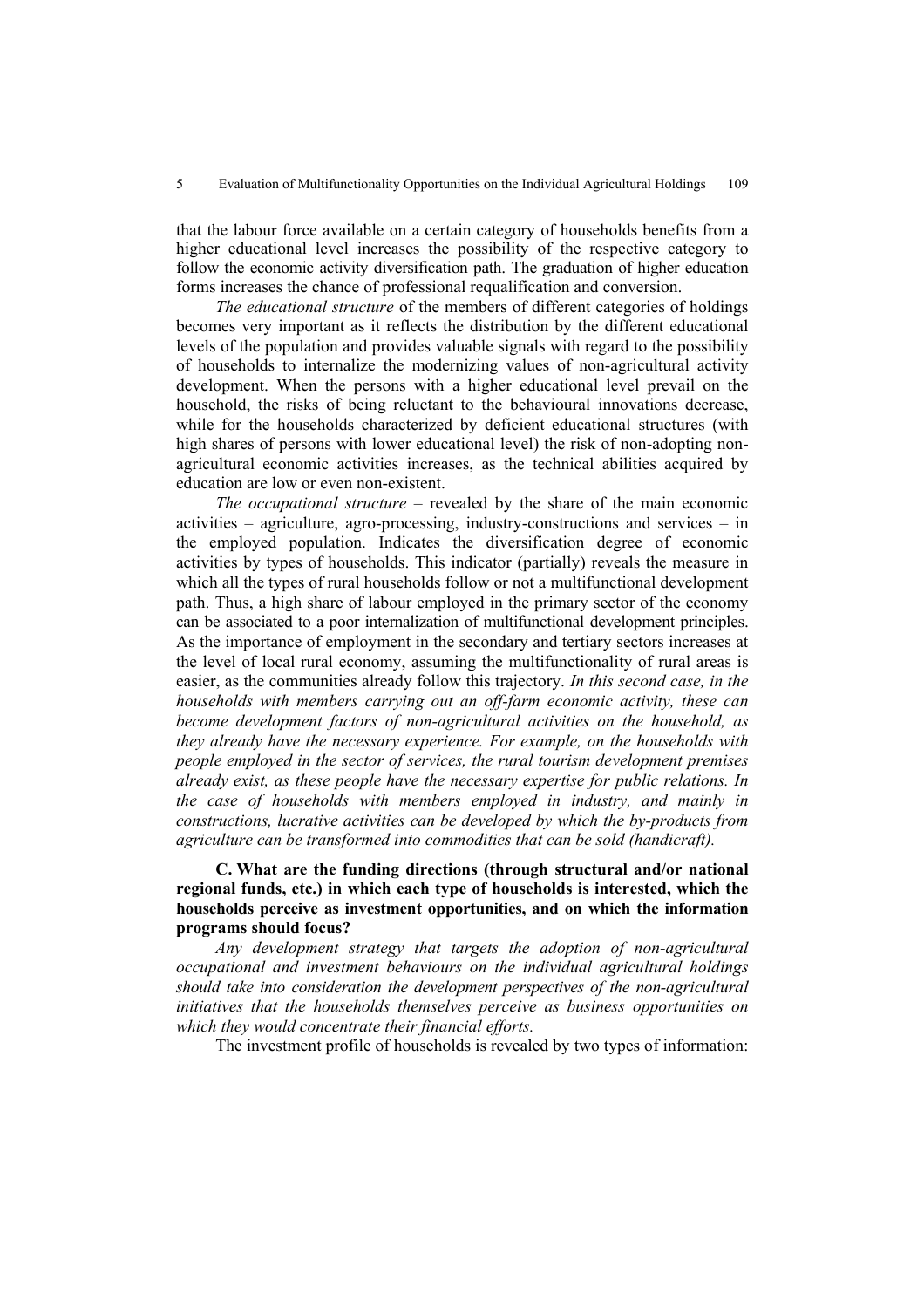*Desire to invest* reflecting the interest in the development of different business initiatives at household level in a larger time horizon; intention to invest reflecting the chances of households to develop an agricultural business in the next two years or to set on the multifunctional development path. This indicator has rather an aspirational aspect and reflects what would be the destination of investments that the households would make if they had a large sum of money. We can overlap this opinion on the structure of structural funds devoted to rural development and mainly to multifunctional agriculture on the holdings (semi-subsistence holdings in particular) and to sum up on the *potential capacity to absorb these funds by categories of households.*

*The intention to invest* has a much more concrete character and reveals *the pragmatic evaluation* made by the households themselves with regard to *their own capacity to invest in agricultural and/or non-agricultural business on the short term.*

## **Data sources for this strategic model implementation**

The necessary information for this analysis is partly available at the level of local authorities, of the agricultural directorates, of the decentralized structures responsible of the management of funds for agriculture and rural development and/or is public data, available under electronic format. The available data at town hall level are the following:

– *Necessary information for the economic size calculation at holding level;*  – *Demographic information on the household members (age);* 

*Information on the type of projects accessible from non-refundable funds*.

The information available at the local authority level is completed with data obtained during a field survey conducted at the level of representative samples of agricultural holdings, which will focus on revealing the quantitative and qualitative aspects of each type of holding in part. The data on the following aspects will be collected during the field surveys:

*– Demo-occupational structures of the individual agricultural holdings included in the sample (age, education, occupation of household members)* 

– *Present and future aspirations and investment intentions of the household' members*.

The present study is based on the quantitative and qualitative analysis, on the basis of the above-proposed methodology, of the data collected during the field survey, on the basis of questionnaires applied to representative samples from three pilot communes; each commune is representative for a geographic area of the country. The field surveys were conducted in 2007 in collaboration between the teams from the Institute of Agricultural Economics, ASAS and USAMBV, the balanced geographic distribution being motivated by the parity between the main relief units on Romania's territory.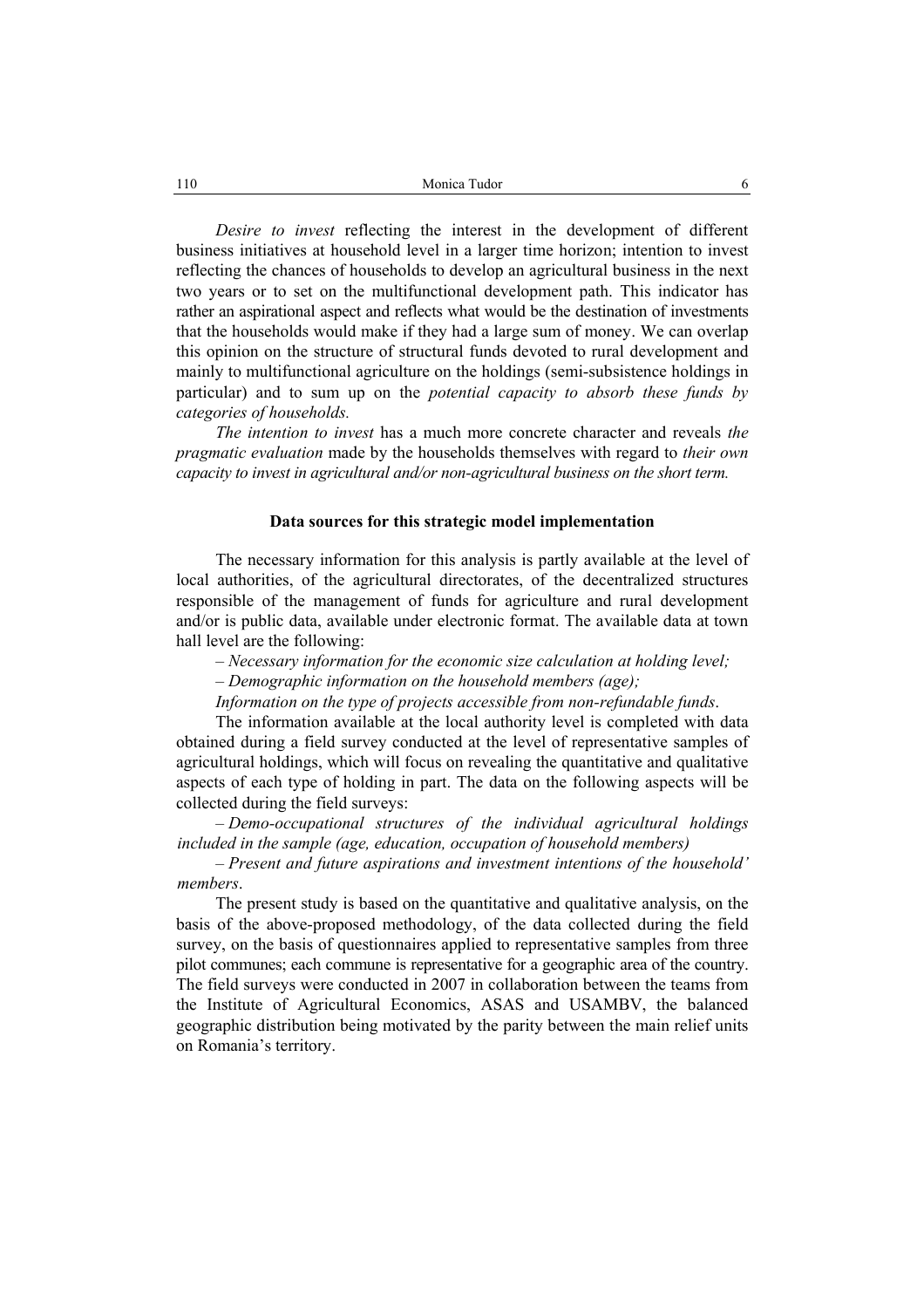# **3. MULTIFUNCTIONAL DEVELOPMENT OPPORTUNITIES ON THE INDIVIDUAL AGRICULTURAL HOLDINGS – DEMOGRAPHIC AND SOCIAL SUBSTANTIATION**

The comparative analysis of the human capital characteristics for the three pilot communes reveals the existence of significant disparities depending on their geographic location as well as between the categories of individual agricultural holdings. Thus, the multifunctionality assuming premises at the level of each type of household are also different.

# **3.1. The pilot commune located in the geographic area – plain The demographic structure reveals the following:**

– The innovating capacity of each household type – when the average age of members is low, the demographic ageing risk is lower

– The existence of business continuity opportunities as long as the household labour force has greater opportunities to reproduce (the labour renewal index is larger than one or equal to one).

| Demographic structure of individual agricultural holdings in the plain zone, by types of holdings<br>(case study)                                         |         |      |         |      |  |  |  |
|-----------------------------------------------------------------------------------------------------------------------------------------------------------|---------|------|---------|------|--|--|--|
| <b>Population under</b><br><b>Demographic</b><br>Labour<br>Average<br>ageing index<br>renewal index<br>15 years old<br>Household type/Agricultural<br>age |         |      |         |      |  |  |  |
| land use modality                                                                                                                                         | (vears) | (%)  | $(\%0)$ |      |  |  |  |
| Subsistence holdings type A                                                                                                                               | 48.2    | 10.7 | 2555.6  | 0.56 |  |  |  |

Subsistence holdings type B  $\begin{array}{|c|c|c|c|c|c|c|c|c|} \hline 43.2 & 2.2 & 5000.0 & 0.44 \hline \end{array}$ Semi-subsistence holdings 47.3 5.2 5333.3 5 1.09

```
Table 1
```
*Source:* own calculations based upon the analysis of field survey data.

All the categories of households in the pilot commune from the plain area have an old average age and the depopulation risk is high as the demographic ageing index has values over 1000 for each of them in part (Table 1). Due to the old age, the innovating capacity of households is presumed to be relatively low.

The only indicator with **short term** positive profile is the labour renewal index with values larger than one for the *semi-subsistence holdings,* which reveals that these are the only ones that *can support a constant labour force supply on short term that can ensure the maintenance and development of a non-agricultural initiative.* For all the other categories of households, the labour force supply features a strong decline.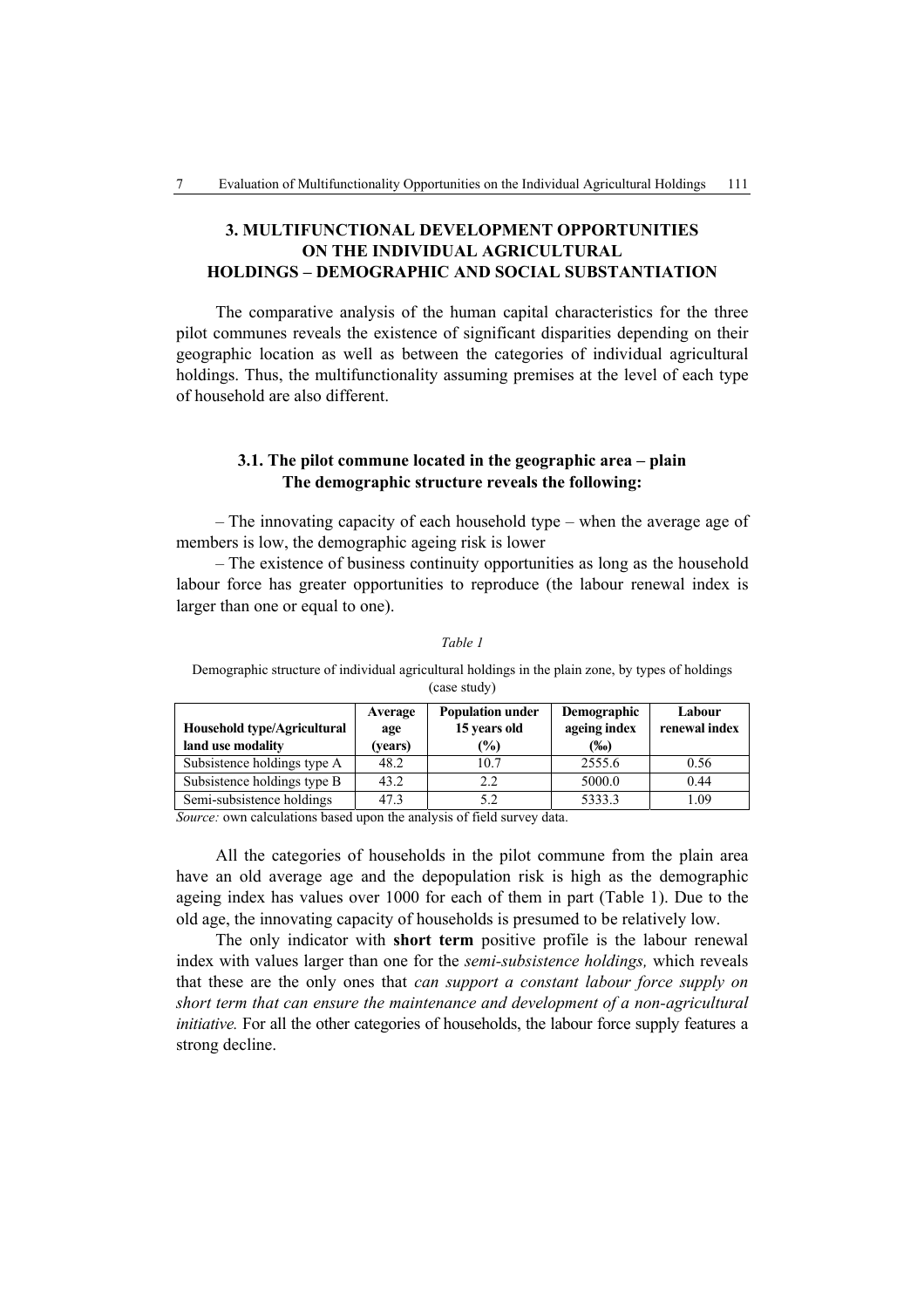**On the long term,** the subsistence holdings type A are likely to assume nonagricultural initiatives, because, although the available labour force will diminish by half, they will have young members into their composition (10.7% of their members who are under 15 years old at present) whose aversion to risk is lower and whose mentality will be less traditionalistic.

**Educational structure.** The educational structures of the households in the three categories reveal the following:

The subsistence holdings type A have the lowest educational level, with the highest share of members with no schooling or who graduated only the primary school, which *negatively impacts the cognitive power and by this their possibility to accept and understand the new trends, concepts,* etc. (Table 2). These will experience difficulties in their adaptation to the requirements of information packages and in filling in the necessary application forms for obtaining finance from any funds, be they national or European.

The subsistence holdings type B have members whose higher educational level is associated to *increased opportunities to internalize the multifunctional development values.* The average number of schooling years is the highest in the case of these households and the share of high-school graduates exceeds 30%.

*The semi-subsistence holdings* have members who are also characterized by a high educational level; due to the high share of higher education graduates (16.1%), these households have true opportunities to fast internalize the new multifunctional development concepts and can understand much more easily the specialized terminology and the necessary formalities for obtaining finance from the Community funds.

|                                |                  |                  |                      |                 |                |                                              | $(\%$ in total sample) |
|--------------------------------|------------------|------------------|----------------------|-----------------|----------------|----------------------------------------------|------------------------|
| school<br>$\tilde{\mathbf{z}}$ | school<br>rimary | school<br>Second | œ<br>school<br>ocati | br<br>Ś<br>gric | school<br>High | high<br>Post<br>$_{\rm{chaol}}$<br><b>SO</b> | verag<br>ÿ,<br>ड<br>రే |
| 8.5                            | 24.4             | 18.3             | 17.1                 | 2.4             | 22.0           | 7.3                                          | 8.2                    |
| 2.2                            | 11.1             | 22.2             | 24.4                 | 0.0             | 31.1           | 8.9                                          | 9.8                    |
| 5.4                            | 17.9             | 14.3             | 19.6                 | 10.7            | 16.1           | 16.1                                         | 9.6                    |
|                                |                  |                  |                      |                 |                |                                              |                        |

*Table 2* 

Educational structure of households from the plain zone, holding types (case study)

*Source*: own calculations based upon the analysis of the field survey data.

*From the perspective of the educational level, the subsistence holdings type B and the semi-subsistence holdings are better positioned, having greater opportunities to adopt non-agricultural activities that need higher professional training levels;*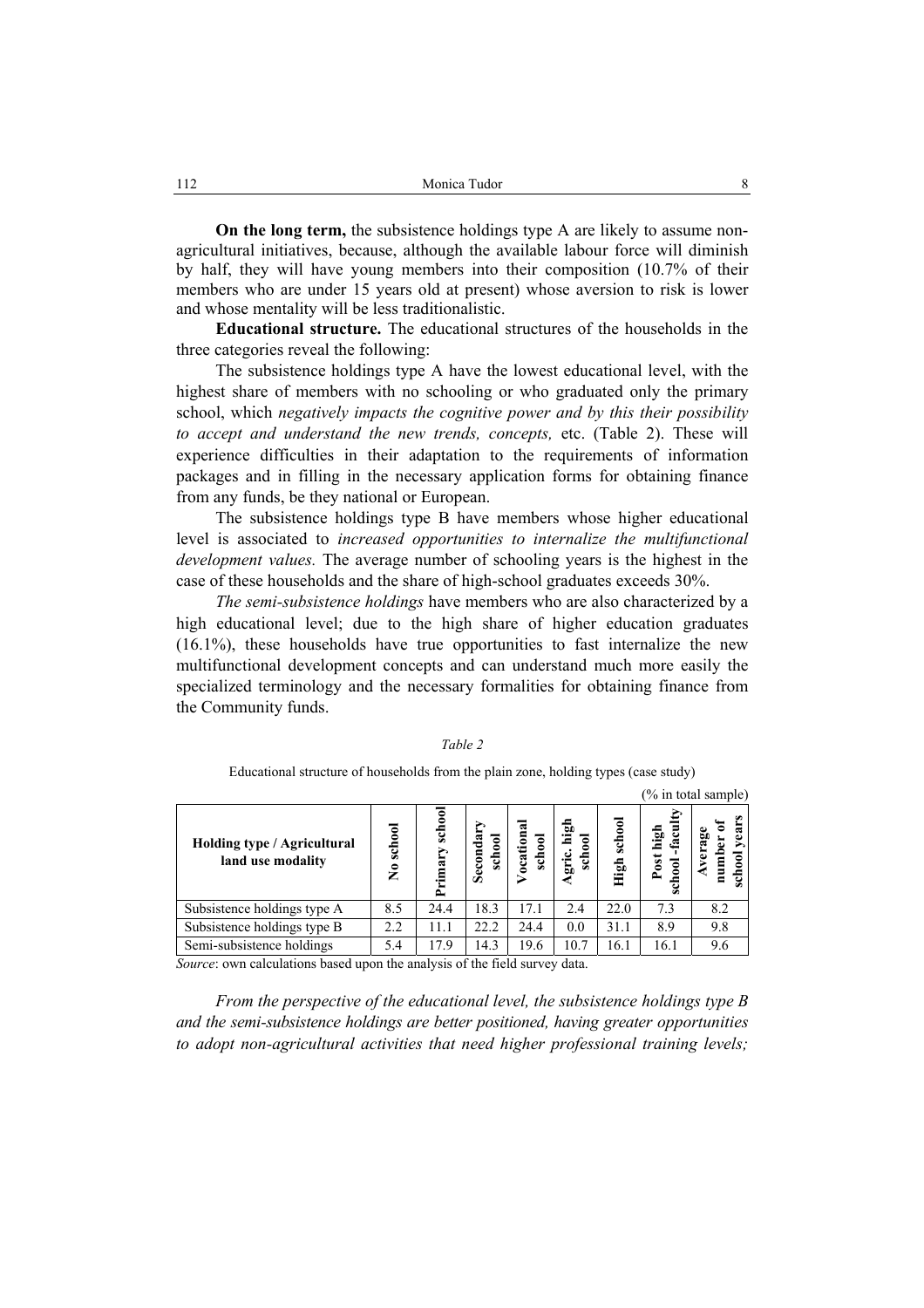*on the basis of the higher educational level, these benefit from higher opportunities to accede to non-refundable funding sources.* 

# **The occupational structure** reveals:

– On one hand, the stringency of developing non-agricultural initiatives that is even more pressing as the dependency on agriculture – revealed by high shares of the household members working in agriculture – is higher.

– On the other hand, it reflects the development opportunities of certain nonagricultural activities on the household when the household members are already involved in off-farm activities, which gives them the necessary experience to develop similar non-agricultural initiatives on their own household.

## *Table 3*

Occupational structure of holdings from the plain zone, by holding types (case study)

|                                                  |                 |                               |                                            |                     |           |              |            |                              | (% in total sample) |
|--------------------------------------------------|-----------------|-------------------------------|--------------------------------------------|---------------------|-----------|--------------|------------|------------------------------|---------------------|
| Holding type / Agricultural<br>land use modality | griculture<br>⋖ | processing<br>$gr_{0-1}$<br>€ | $\mathbf{u}$<br>Industry<br><b>Jonstry</b> | $ce$ s<br>٠Ē<br>Ser | Housewife | <b>Other</b> | Unemployed | pupil<br>ళ<br><b>Student</b> | Pensioner           |
| Subsistence holdings type A                      | 11.8            | 1.3                           | 9.2                                        | 18.4                | 6.6       | 5.3          | 2.6        | 13.2                         | 31.6                |
| Subsistence holdings type B                      | 22.7            | 0.0                           | 2.3                                        | 22.7                | 15.9      | 4.5          | 0.0        | 9.1                          | 22.7                |
| Semi-subsistence holdings                        | 9.4             | 0.0                           | 3.8                                        | 41.5                | 5.7       | 1.9          | 0.0        | 7.5                          | 30.2                |

*Source*: own calculations based upon the analysis of the field survey data.

Thus, the analysis of the distribution by main occupations of household members from the three categories (Table 3) determines us to come to the following conclusion.

The stringency of measures for the development of non-agricultural initiatives is high in the case of *subsistence holdings type B* as these have the highest shares of members employed in agriculture as well as high shares of housewives.

*The subsistence holdings type A* have the greatest opportunities to develop non-agricultural initiatives as they have modest land resources and their orientation to non-agricultural occupations generating additional incomes is already obvious. More than 1/3 of the members of this type of households have non-agricultural occupations and hence they have useful professional experiences, which can be used for an eventual development of non-agricultural initiatives on the household. The fact that 13.2% of the members of this type of households are enrolled in an education form increases the pressure for generating incomes on the household that should support their educational development, which can represent a significant incentive for the non-agricultural initiatives.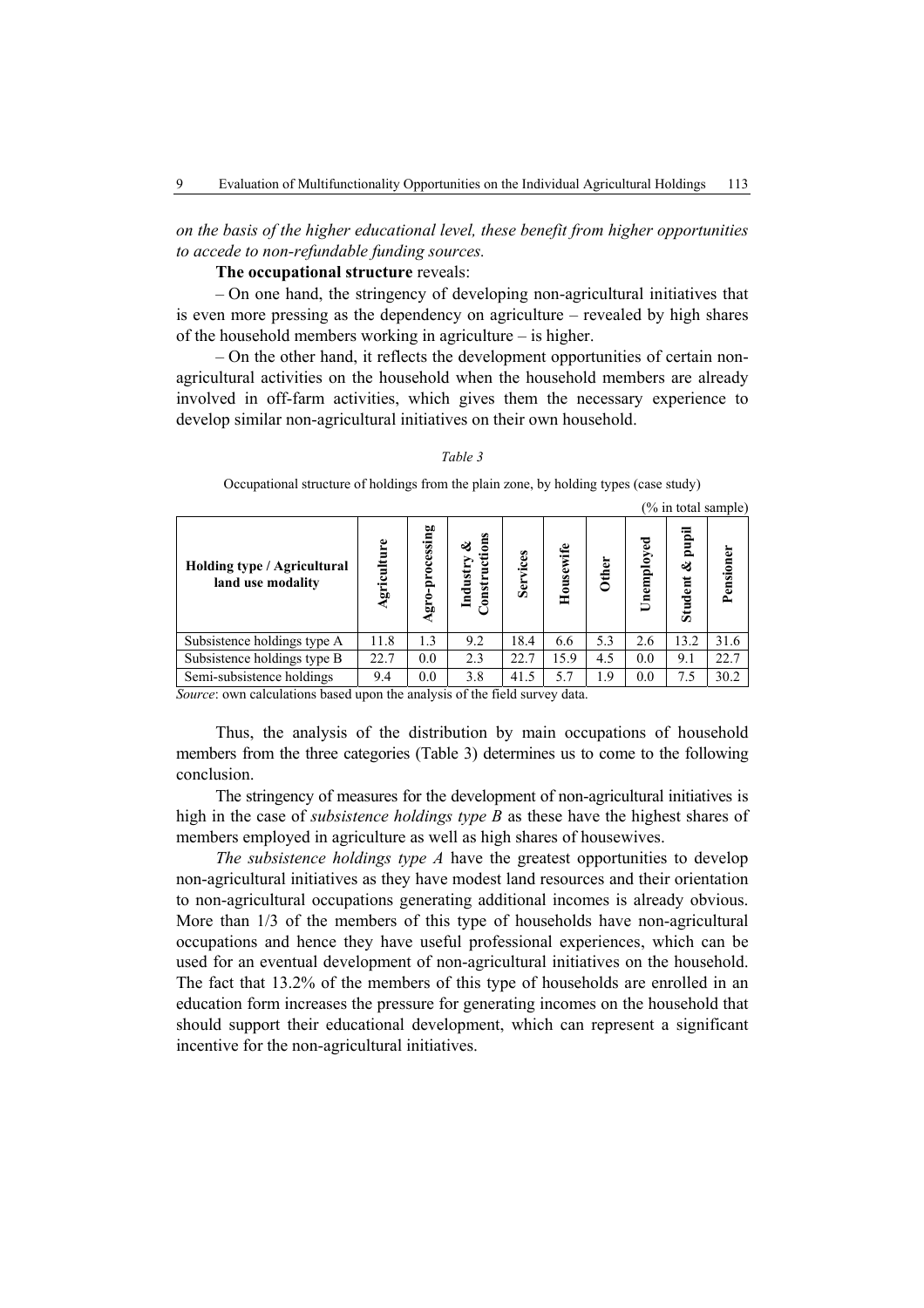**Demographic structure.** From the perspective of demographic characteristics, the households in the commune located in the hilly area are relatively young, with different development perspectives (Table 4).

*The subsistence holdings type A* have the highest average age due to the high share of elderly persons in their structure. Usually, these elderly persons are also the household heads, and from this reason we can expect a conservative attitude from the part of this household type. The high share of the elderly population contributes to a higher Demographic Ageing Index. However, the above-mentioned index reveals that there is still demographic regeneration capacity on the households (the ratio of the population over 65 years old to the young persons under 15 years is 685.7/1000). There is no risk either of losing the present capacity from the perspective of the current available labour force on the short term (the young labour volume  $-15-29$  years old  $-$  is a little under the adult labour of working age  $-$ 30–44 years old –, which ensures the simple reproduction of labour on the short term).

*In conclusion, the subsistence holdings type A have the capacity to maintain the demographic capital on the short term under the current parameters. Yet, the multifunctional development strategy is negatively affected by the relative conservatism of these households resulting from the old age of some of their members.* 

| Household<br>type/Agricultural land use<br>modality | Average age<br>(years) | <b>Population under</b><br>15 years old<br>$\frac{1}{2}$ | Demographic<br>ageing index<br>(‰) | Labour<br>renewal<br>index |
|-----------------------------------------------------|------------------------|----------------------------------------------------------|------------------------------------|----------------------------|
| Subsistence holdings type A                         | 36.2                   | 20.0                                                     | 685.7                              | 0.95                       |
| Subsistence holdings type B                         | 34.3                   | 25.6                                                     | 727.3                              | 2.00                       |
| Semi-subsistence holdings                           | 27.9                   | 33.3                                                     | 428.6                              | 7.00                       |

*Table 4* 

Demographic structure of households from the hilly zone, by holding types (case study)

*Source:* own calculations based upon the analysis of the field survey data.

*The subsistence holdings type B* have a lower average age, with younger populations, yet the demographic renewal opportunities are quite similar to those from the households in the first category, the demographic ageing risk having a negative impact upon the openness to innovation on these holdings. *The active age component of the population has great rejuvenation opportunities reflecting the increased capacity of getting integrated into the non-agricultural activities development pattern (each active member of households aged 30–44 years will be replaced by other 2 members aged 15–29 years).* 

*The semi-subsistence holdings* are the youngest, with the greatest number of children under 15 years old and with the best demographic perspectives to internalize the multifunctional development patterns, as their young age is associated to a greater openness to innovation. The young labour force is an important asset in their case, as for each person aged 30–44 years there are other 7 persons aged 15–29 years.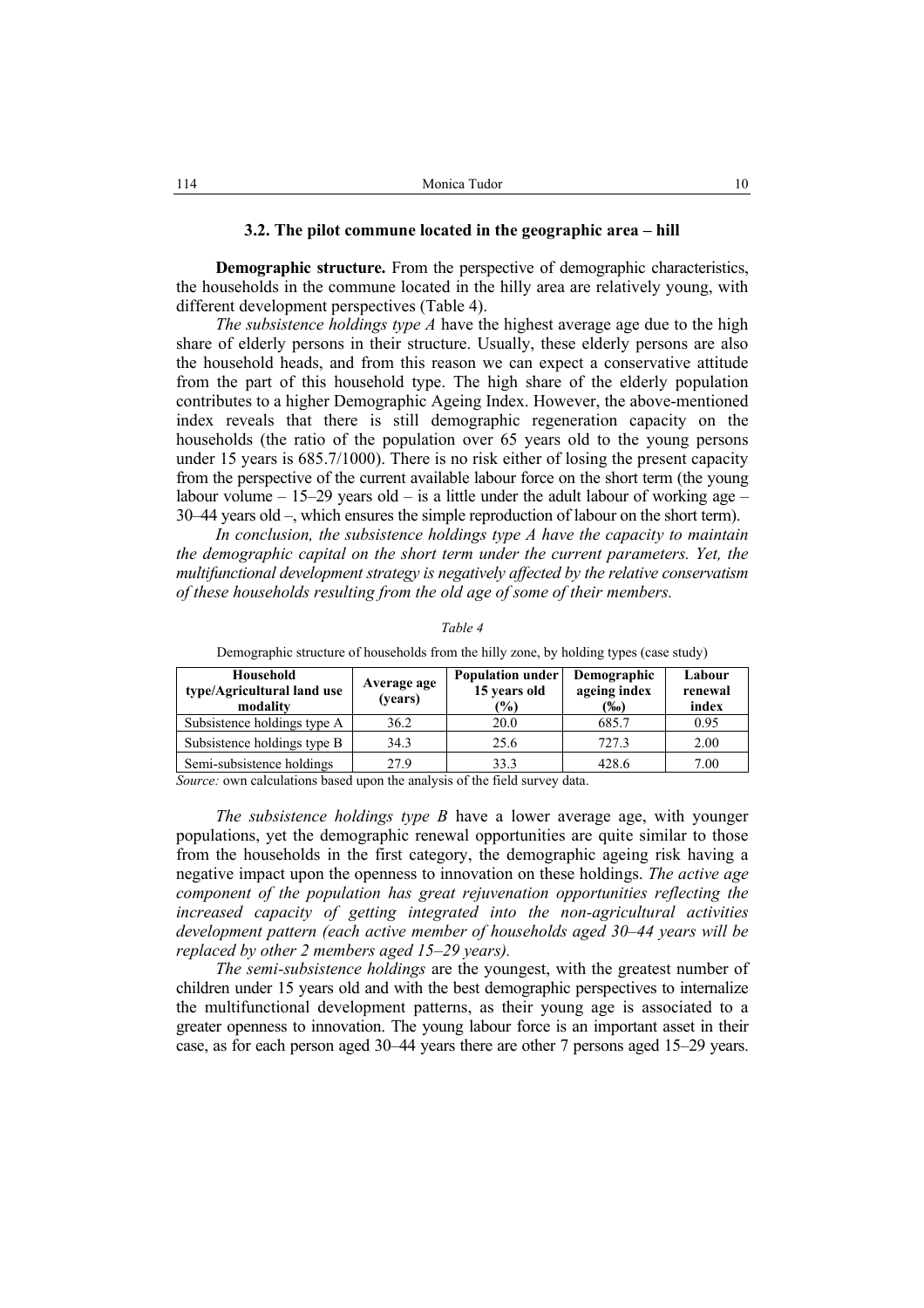Furthermore, it can be stated that in the case of these households, it is absolutely necessary to develop non-agricultural economic activities in order to absorb the labour force surplus.

**Educational structure.** The educational structures of the households in the three categories (Table 5) reveal the following:

*The subsistence holdings type A* have members with a higher educational level to which greater opportunities to internalize the multifunctional development values are related. The average number of schooling years is nine, which corresponds to a post-secondary school education of vocational and apprenticeship type. It is worth mentioning the high share (over 25%) of the high-school graduates, which provides positive educational perspectives.

*The subsistence holdings type B* have the lowest educational level, which negatively impacts their cognitive power and by this their possibility to accept and understand the new trends, concepts, etc. These will face difficulties in adapting to the requirements of information packages and filling in the necessary forms in order to get finance from any funds, be they national or European.

*The semi-subsistence holdings* – their members are also characterized by a high educational level, the average number of schooling years being 9.4 years; the high-school graduates prevail in the educational structure. It is worth mentioning here the relatively significant share of post-high school and university graduates (5.6%), which increases the opportunities to develop non-agricultural activities, as the household members have adequate specialized knowledge and information.

*From the educational level perspective, the semi-subsistence holdings have the best position, these having great opportunities to improve their economic performance and to develop profitable non-agricultural activities, as they have the highest educational level, specialized knowledge and information and on this basis, increased possibilities to seize the local business opportunities and to accede to the non-refundable funding sources for their initiatives.* 

*Table 5* 

Educational structure of individual agricultural holdings from the hilly zone, by types of holdings (case study)

(% in total sample)

| Holding type / Agricultural<br>land use modality | school<br>$\tilde{\mathbf{z}}$ | school<br>Primary | ट्ट<br>œ<br>ಹಿ | schoo<br>tional<br>ន | 뭅<br>ទី<br>Agri | school<br>High | scho<br>high<br>ca)<br><b>St</b> | ēφ  |
|--------------------------------------------------|--------------------------------|-------------------|----------------|----------------------|-----------------|----------------|----------------------------------|-----|
| Subsistence holdings type A                      | 3.8                            | 15.3              | 25.5           | 21.7                 | 2.5             | 28.7           | 2.5                              | 9.0 |
| Subsistence holdings type B                      | 5.6                            | 27.8              | 27.8           | 22.2                 | 0.0             | 16.7           | 0.0                              | 7.5 |
| Semi-subsistence holdings                        | 5.6                            | 16.7              | 16.7           | 5.6                  | 5.6             | 44.4           | 5.6                              | 9.4 |

*Source*: own calculations based upon the analysis of the field survey data.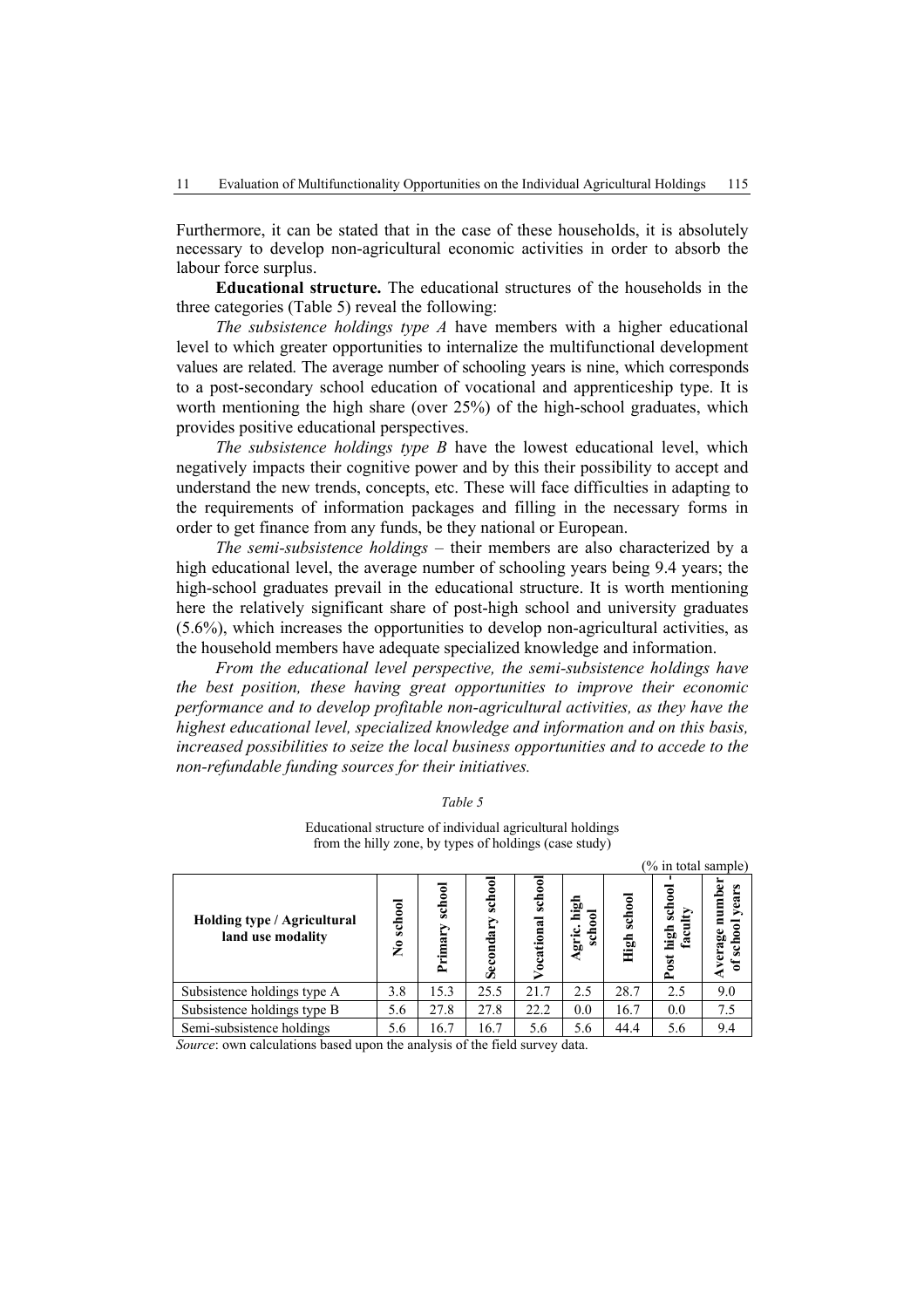**Occupational structure**. The analysis of the distribution by the main occupations of the household members from the three categories (Table 6) enables us to reach the following conclusion:

In the case of *subsistence holdings type A,* the high shares of the persons employed in the primary sector (15.6%) and of housewives (20.6%), together with the low value of agricultural outputs make it imperiously necessary to develop certain non-agricultural activities on the household, which should ensure the multiplication of income sources and provide alternative occupations for the member of this category of agricultural households.

At the level of *subsistence holdings type B,* the stringency of the development measures of the non-agricultural activities is also high, as it is on these households that the largest number of persons employed in agriculture can be found, i.e. 23.7%. On the other hand, the households from this category also have increased opportunities to develop non-agricultural activities due to their members' occupational orientation towards the non-agricultural sectors: 21.1% of the members of these households are already involved in off-farm activities. The possibility to adopt investment behaviours increases in the case of these holdings, also because more than one quarter of their members are enrolled into an educational form which obviously exercise pressures for the multiplication of income sources.

|                                                  |             |                 |                                 |          |           |              |            |                       | $(\%$ in total sample) |
|--------------------------------------------------|-------------|-----------------|---------------------------------|----------|-----------|--------------|------------|-----------------------|------------------------|
| Holding type / Agricultural<br>land use modality | Agriculture | Agro-processing | Constructions<br>ಟಿ<br>Industry | Services | Housewife | <b>Other</b> | Unemployed | pupil<br>ళ<br>Student | Pensioner              |
| Subsistence holdings type A                      | 15.6        | 0.7             | 7.1                             | 11.3     | 20.6      | 4.3          | 1.4        | 19.1                  | 19.9                   |
| Subsistence holdings type B                      | 23.7        | 0.0             | 5.3                             | 10.5     | 7.9       | 5.3          | 0.0        | 26.3                  | 21.1                   |
| Semi-subsistence holdings                        | 10.5        | 0.0             | 0.0                             | 10.5     | 15.8      | 5.26         | 0.0        | 47.4                  | 10.5                   |

### *Table 6*

# Occupational structure of households from the hilly area, by holding types (case study)

*Source*: own calculations based upon the analysis of the field survey data.

On the long term, the *semi-subsistence holdings* have great opportunities to develop non-agricultural initiatives, as 47.4% of the members of this type of households are enrolled into an education form, which means that in the future a new young and well-trained labour force will emerge, able to surmount the inertia and traditionalism in the rural areas and to assume the risks of non-agricultural business initiation.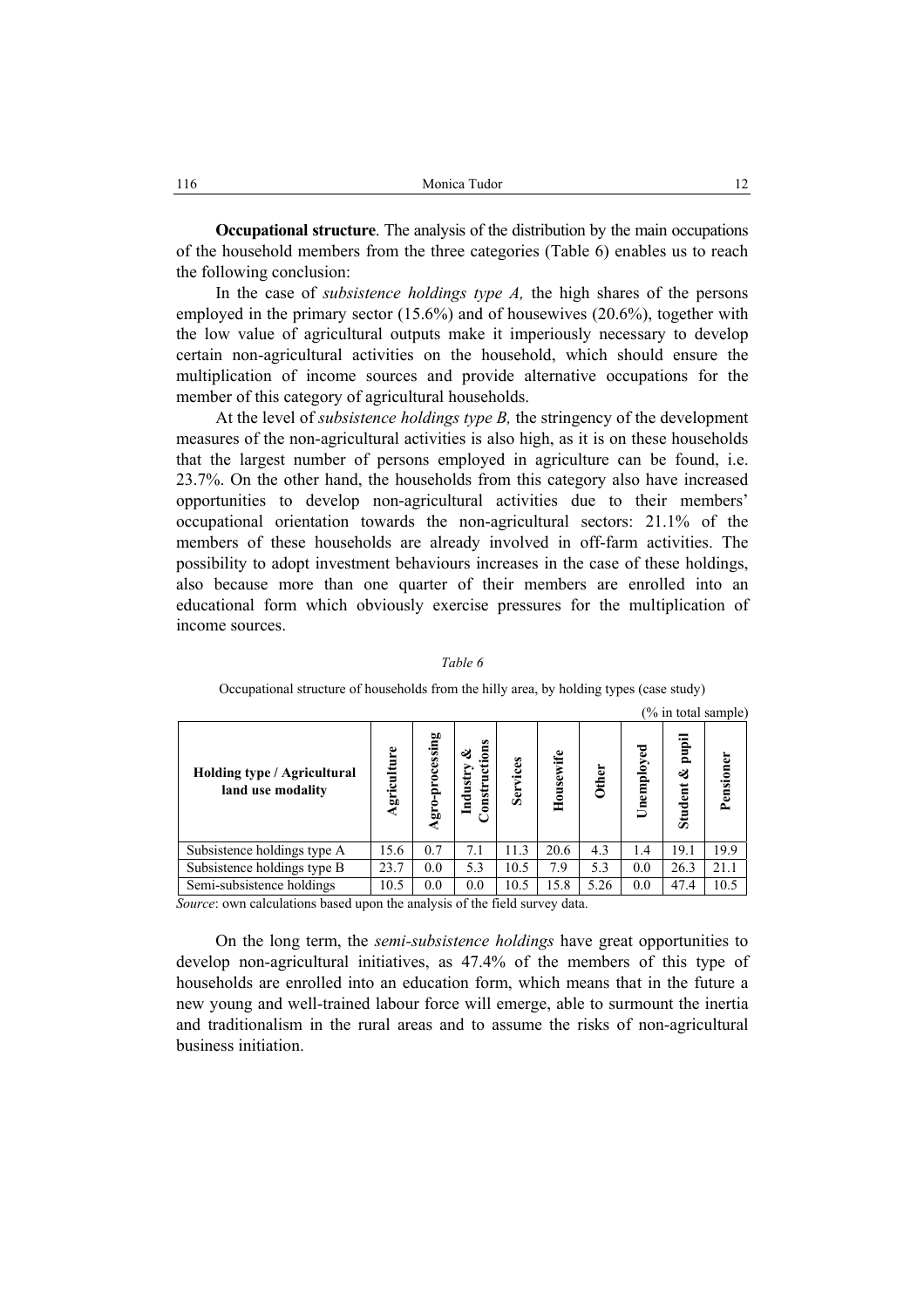## **3.3. The pilot commune in the mountaineous geographic area**

**Demographic structure.** From the perspective of demographic characteristics, the households in the commune located in the mountain zone are relatively young, featuring different development perspectives (Table7).

*The subsistence holdings type A* have the highest average age due to the high share of elderly people in their structure. Usually, these elderly people are also the household heads, and from this reason we can expect a conservative attitude from the part of this household type. The high share of the elderly population contributes to a higher Demographic Ageing Index. However, the above-mentioned index reveals that there is still demographic regeneration capacity on the households (the ratio of the population over 65 years old to the young persons under 15 years is 866.7/1000).

|--|--|

Demographic structure of households from the commune in the mountain zone, by holding types (case study)

| Household type/Agricultural land<br>use modality | Average<br>age<br>(years) | Population<br>under 15<br>years old<br>(%) | Demographic<br>ageing index<br>(%o) | Labour<br>renewal index |
|--------------------------------------------------|---------------------------|--------------------------------------------|-------------------------------------|-------------------------|
| Subsistence holdings type A                      | 38.1                      | 18.3                                       | 866.7                               | 1.06                    |
| Subsistence holdings type B                      | 34.9                      | 9.7                                        | 666.7                               | 1.43                    |
| Semi-subsistence holdings                        | 30.3                      | 33.3                                       | na                                  | na                      |

na – not applied

*Source:* own calculations based upon the analysis of the field survey data.

There is no risk either of losing the present capacity from the perspective of the current available labour force on the short term (the young labour force volume, i.e. 15–29 years is identical to that of the adult population of working age, i.e. 30–44 years, which ensures the simple reproduction of labour on the short term). *In conclusion, the subsistence holdings type A have the capacity to maintain the demographic capital on the short term under the current parameters. Yet, the multifunctional development strategy is negatively affected by the relative conservatism of these households resulting from the old age of some of their members.*

*The subsistence holdings type B* have a lower average age, with younger populations with demographic regeneration opportunities due to a positive Demographic Ageing Index. *The active age component of the population has great rejuvenation opportunities reflecting the increased capacity of getting integrated into the multifunctional development pattern of lucrative activities.* 

*The semi-subsistence holdings –* are the youngest, with the largest number of children and with the best demographic perspectives to internalize the multifunctional development patterns, as their youth is associated with a large openness to innovation.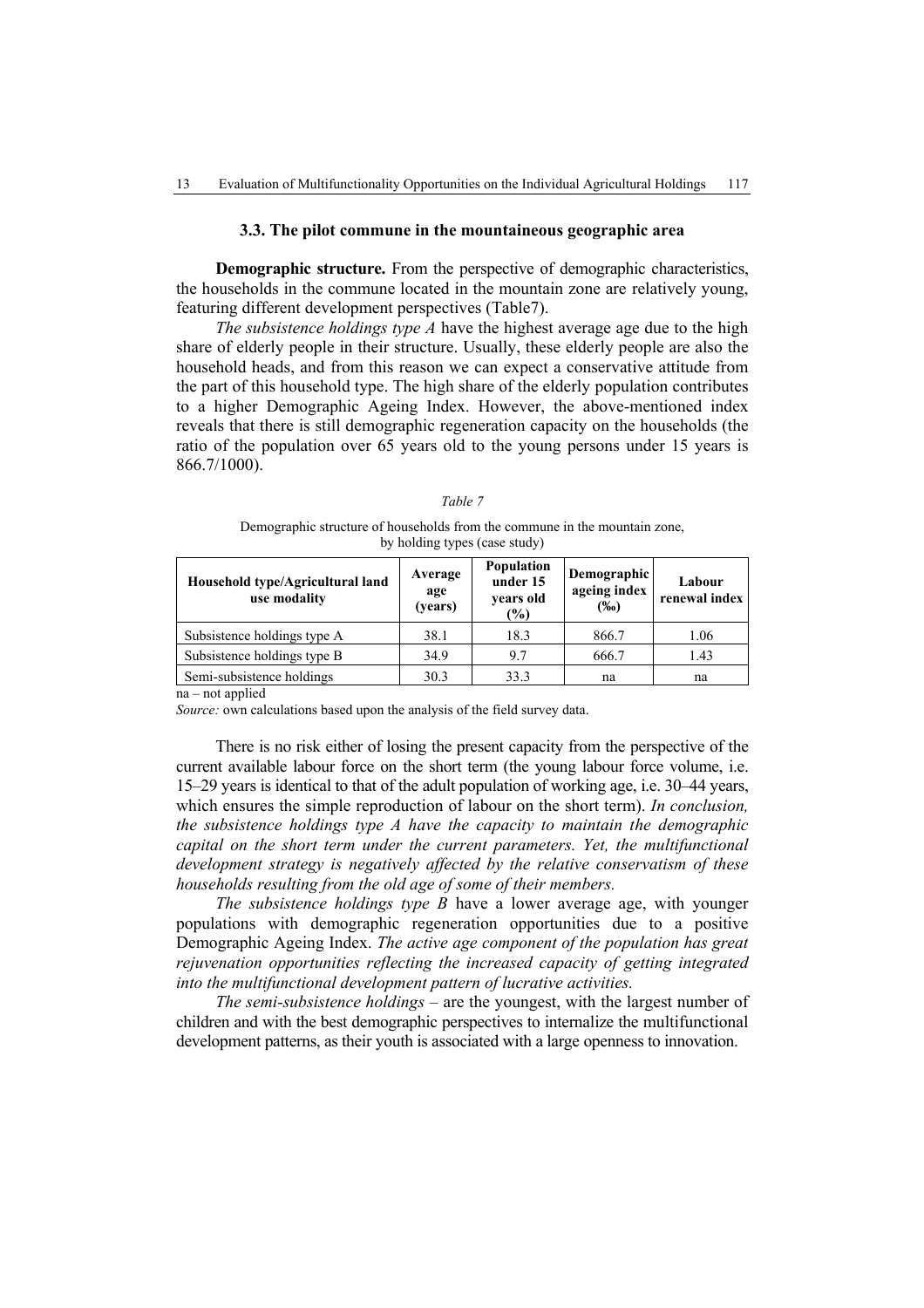**Educational structure.** The analysis of the possible implications of the educational structures of the households from the three categories upon their capacity to develop non-agricultural economic activities (Table 8) reveal the following:

*The subsistence holdings type A* have the lowest educational level which negatively impacts the cognitive power and by this their opportunities to accept and understand the new trends, concepts, etc. These will encounter difficulties in adapting to the requirements of certain information packages and in filling in the necessary application forms for getting finance, either from national or European funds.

### *Table 8*

## Educational structure of households from the commune in the mountain zone, by holding types (case study)

| Holding type /<br><b>Agricultural land use</b><br>modality | school<br>$\tilde{\mathbf{z}}$ | school<br>Primary | school<br>Secondar | schoo<br>द्ध<br>Ξ<br>÷<br>ឨ | ъù<br>scho<br>Ë | school<br>High | schoo<br>D<br>high<br>fac<br>Post | ω<br>umb<br>yea<br>erage<br>$\bullet$<br>చే<br>Ō |
|------------------------------------------------------------|--------------------------------|-------------------|--------------------|-----------------------------|-----------------|----------------|-----------------------------------|--------------------------------------------------|
| Subsistence holdings type A                                | 2.6                            | 17.6              | 28.1               | 22.2                        | 3.9             | 20.3           | 5.2                               | 8.4                                              |
| Subsistence holdings type B                                | 0.0                            | 6.9               | 24.1               | 31.0                        | 0.0             | 27.6           | 10.3                              | 9.2                                              |
| Semi-subsistence holdings                                  | 0.0                            | 0.0               | 50.0               | 50.0                        | 0.0             | 0.0            | 0.0                               | 9.0                                              |

*Source*: own calculations based upon the analysis of the field survey data.

*The subsistence holdings type B* have members with a higher educational level to which increased opportunities to internalize the multifunctional development values are associated. The average number of school years is the highest in the case of these holdings, i.e. 9.2 years. The educational structure is dominated by the graduates from vocational schools, i.e. 31% and from high schools, 27.6%, which creates favourable premises for adopting pro-active behaviours in the direction of economic activities diversification, as the household members already start from a medium level of specialized knowledge. Furthermore, over 10% of these households members graduated the short or long-term tertiary education forms, further increasing the opportunities for non-agricultural activities development.

*The semi-subsistence holdings* have members characterized by a high educational level that offers them the same opportunities as those from the previous category.

*From the educational level perspective, the subsistence holdings type B have the best position, which have great opportunities to develop non-agricultural activities as they have the highest educational level and on this basis, increased opportunities to accede to non-refundable funding sources.* 

**Occupational structure**. The occupational structure is oriented to the nonagricultural sectors, as the pilot commune is a locality in the mountains (Table 9).

(% in total sample)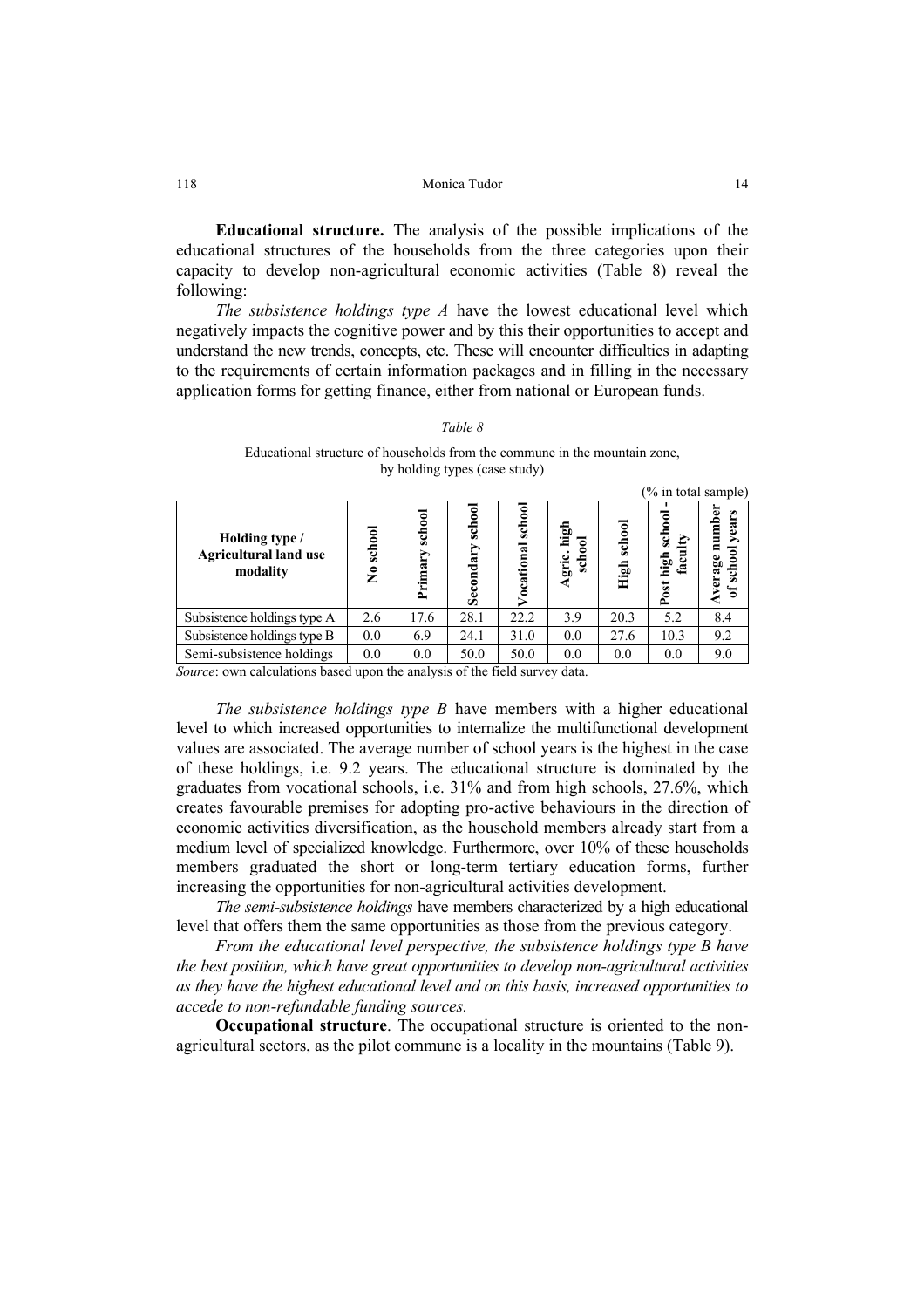The analysis of the distribution by main occupations of the members of households from the three categories enables us to reach the following conclusions:

In the case of *subsistence holdings type A,* the high shares of the persons with housewife status (20.6%) together with the low value of agricultural outputs makes it necessary to develop non-agricultural activities at household level that should ensure the multiplication of income sources and provide alternative jobs to the household members. The occupational strategies of the members of this household type are already oriented to the non-agricultural sectors, 16.6% of them being employed in the secondary sector and 10 % in the tertiary sector. The opportunities to adopt investment behaviours increase in the case of these holdings also because more than one-fifth of their members are enrolled in an education form, which inevitably exercise pressures for the multiplication of income sources. Yet the high share of pensioners can hinder the non-agricultural business development, due to the conservatism associated with old age.

| an<br>ı |
|---------|
|---------|

Occupational structure of households from the commune in the mountain zone, by holding types (case study)

|                                                  |                 |                |                                           |          |           |              |            | (% in total sample)   |           |
|--------------------------------------------------|-----------------|----------------|-------------------------------------------|----------|-----------|--------------|------------|-----------------------|-----------|
| Holding type / Agricultural<br>land use modality | Φ<br>griculture | gro-processing | tions<br>తక<br>Industry<br>ថ្ន<br>Constru | Services | Housewife | <b>Other</b> | Unemployed | pupil<br>త<br>Student | Pensioner |
| Subsistence holdings type A                      | 2.1             | 0.0            | 16.6                                      | 9.7      | 13.8      | 10.3         | 0.7        | 20.0                  | 26.9      |
| Subsistence holdings type B                      | 7.4             | 0.0            | 7.4                                       | 25.9     | 7.4       | 18.5         | 0.0        | 18.5                  | 14.8      |
| Semi-subsistence holdings                        | 0.0             | 0.0            | 25.0                                      | 0.0      | 25.0      | 25.0         | 0.0        | 0.0                   | 25.0      |

*Source*: own calculations based upon the analysis of the field survey data.

*The subsistence holdings type B* have increased opportunities to develop nonagricultural activities due to the occupational orientation of their members to the non-agricultural sectors – 51.8% of the members of these households are already involved in off-farm activities. The opportunities to adopt investment behaviours in the case of these households also increase because the share of pensioners in their structure is lower and hence resistance to change and innovating behaviours is lower.

There are also non-agricultural occupational orientations of the members of the *semi-subsistence holdings* and in their case favourable premises emerge for the development of non-agricultural activities, such as handicraft, agro-processing, preparation of parboiled foodstuffs, also involving the housewives in these activities, which currently account for 25% of the household members.

Given the distributions by main occupations of the members of households from the three categories, it can be noticed that the subsistence holdings type B have the greatest opportunities for the development of non-agricultural activities,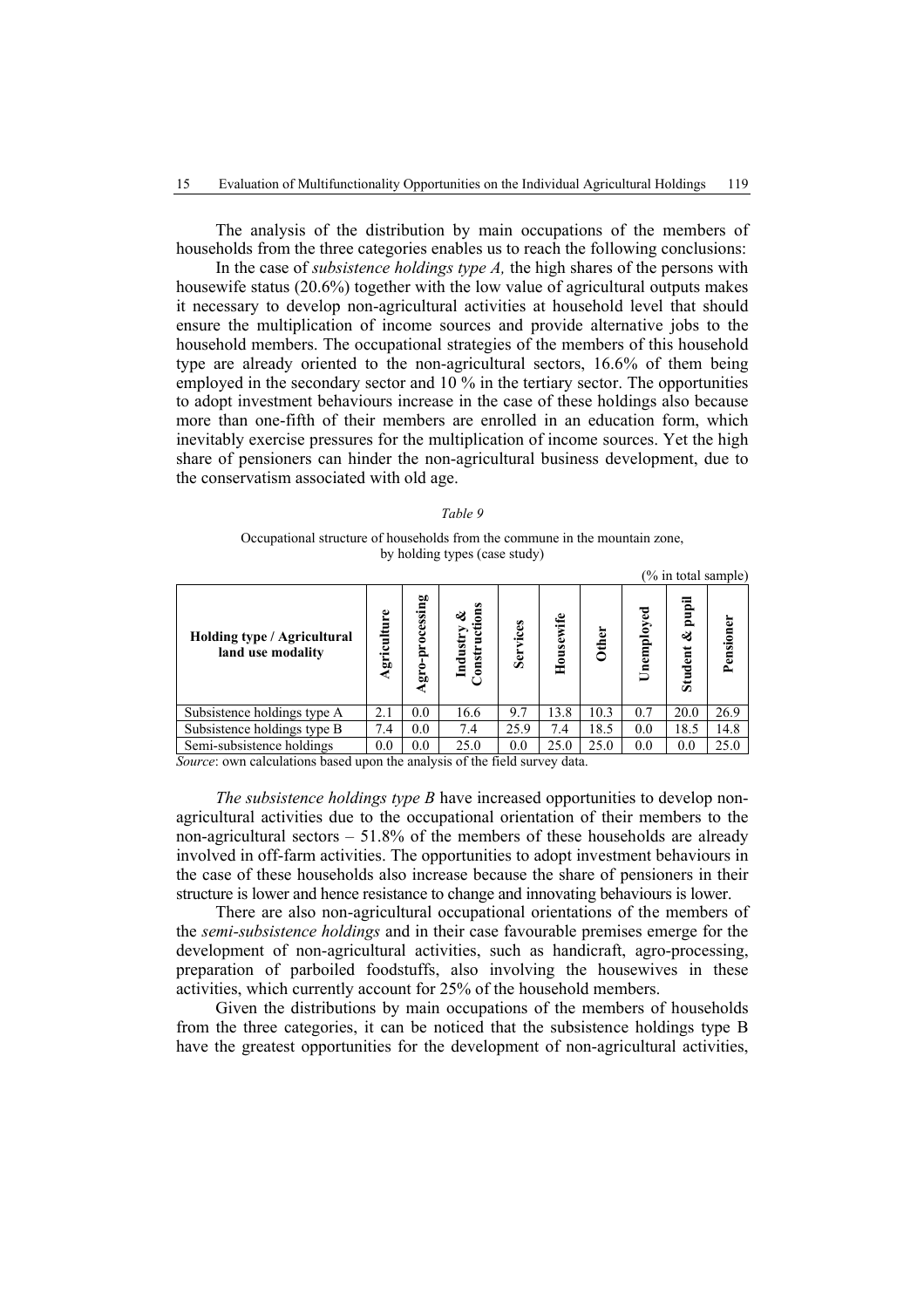as they have the largest number of persons working in agriculture that potentially could become a labour recruitment pool for non-agricultural activities. Furthermore, it is on this type of holdings that the highest share of persons working in services can be found; given their experience in working with the public, these can become good managers and workers in the rural tourism activities.

# **4. MULTIFUNCTIONAL DEVELOPMENT OPPORTUNITIES ON THE INDIVIDUAL AGRICULTURAL HOLDINGS – ECONOMIC/INVESTMENT SUBSTANTIATION –**

### **4.1. The pilot commune located in the plain zone**

**Investment profile. Aspirationally**, the desire to invest increases with the household economic power growth in the pilot commune from the plain zone; as the economic output value in agriculture increases, the share of households willing to invest also increases. The same trend can be also noticed in the desire to invest in non-agricultural activities (Table 10).

*The subsistence holdings type A* have the highest diversity of options to invest in non-agricultural sectors and focus upon those activities that provide potential jobs to a larger number of persons and in time generate higher incomes (as a first option, 13% of households are willing to invest in rural tourism boarding houses, 4.3% in agro-processing, 8.7% in trade).

#### (% in total households) **First option Total households in non-agricultural sectors Total households willing to invest,**  willing to invest, **in agriculture out of which**  in agriculture t of which **TOTAL out of**  ัธ **Households processing**  TOTAL out processing **Boarding Holding type / Agricultural NOT Trade house which Agro-Other land use modality willing**   $\overline{a}$ **to invest**  Subsistence holdings type A 78.3 47.8 30.4 8.7 4.3 13.0 4.3 21.7 Subsistence holdings type B 83.3 41.7 41.7 33.3 8.3 0.0 0.0 16.7<br>Semi-subsistence holdings 92.9 35.7 57.1 42.9 0.0 0.0 14.3 7.1 Semi-subsistence holdings 92.9 35.7 57.1 42.9 0.0 0.0 **Second option**  Subsistence holdings type A 47.8 26.1 21.7 8.7 4.3 0.0 8.7 52.2 Subsistence holdings type B 50.0 16.7 33.3 25.0 0.0 8.3 0.0 50.0<br>Semi-subsistence holdings 42.9 7.1 35.7 21.4 7.1 7.1 0.0 57.1 Semi-subsistence holdings 42.9 7.1 35.7 21.4 7.1 7.1

### *Table 10*

Willingness to invest of households from the commune in the plain zone, by holding types (case study)

*Source*: own calculations based upon the analysis of the field survey data.

*The subsistence holdings type B* and the *semi-subsistence* holdings are willing to invest mainly in trade activities, both as a first and second investment option.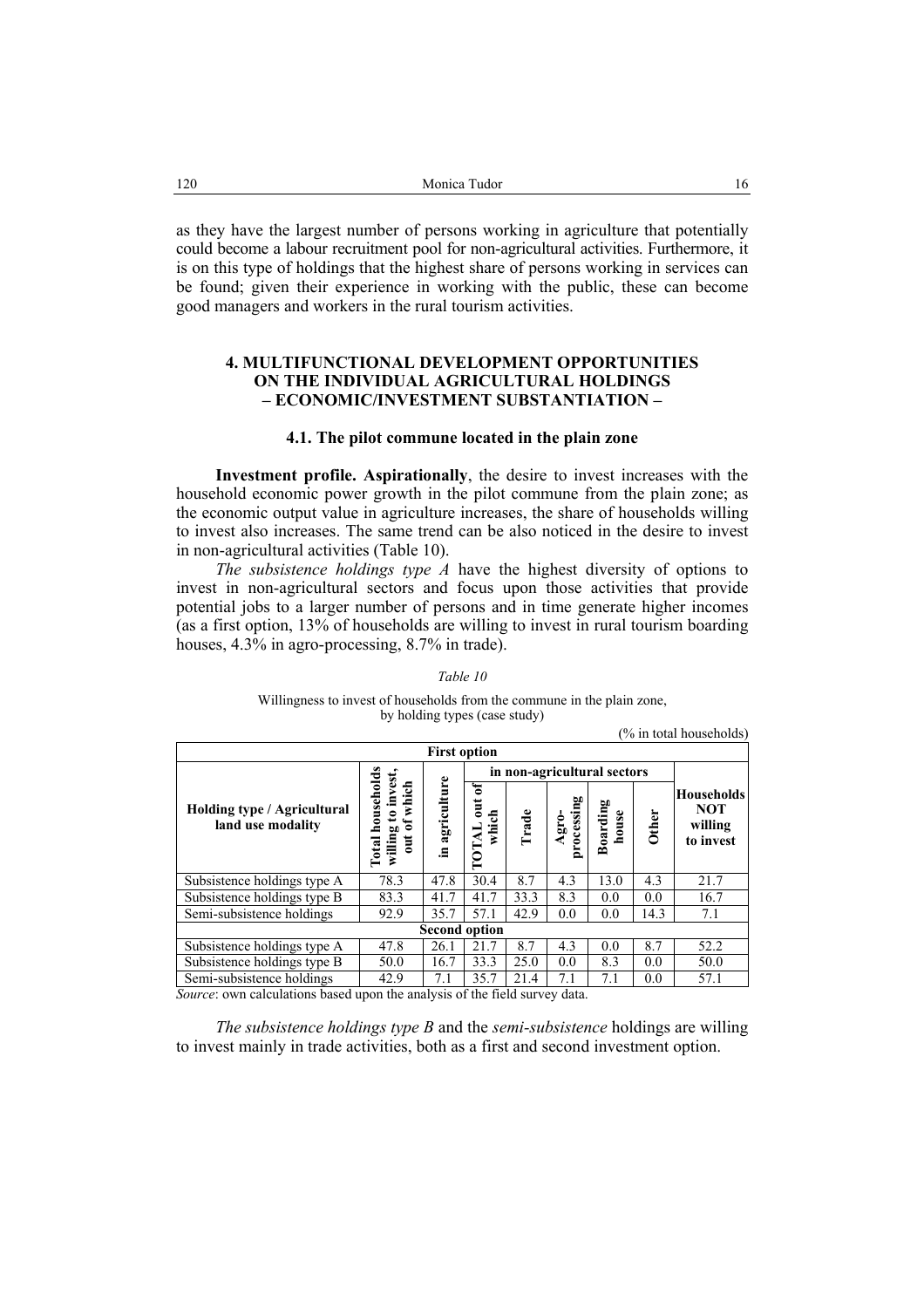As regards the second option, the desire to invest can be noticed in a smaller number of households, the subsistence holdings type A being also mainly oriented to agriculture, while most of the subsistence holdings type B and of the semi-subsistence holdings have a secondary option for non-agricultural investments. The structure of the desire to invest gets more diversified in the case of semi-subsistence holdings, 7.1 % of them opting for agro-processing activities or for investments in a tourism boarding house.

**Intentionally,** the largest number of holdings, which will effectively make investments in the next year, allocate their investment funds for agriculture (Table 11).

### *Table 11*

### Intention to invest of households from the pilot commune in the plain zone, by holding types (case study)

| (% in total households)     |                                                                                    |                         |  |                           |                              |  |  |  |  |  |
|-----------------------------|------------------------------------------------------------------------------------|-------------------------|--|---------------------------|------------------------------|--|--|--|--|--|
| Holding type / Agricultural | Economic sector in which the household will effectively invest in<br>the next year |                         |  |                           |                              |  |  |  |  |  |
| land use modality           | Crop<br>production                                                                 | Livestock<br>production |  | Agro-<br>Mixed processing | Non-agricultural<br>business |  |  |  |  |  |
| Subsistence holdings type A | 4.8                                                                                | 9.5                     |  |                           | 4.8                          |  |  |  |  |  |
| Subsistence holdings type B | 27.3                                                                               |                         |  |                           | 91                           |  |  |  |  |  |
| Semi-subsistence holdings   | 77                                                                                 |                         |  | 77                        |                              |  |  |  |  |  |

Source: own calculations based upon the analysis of the field survey data.

*The subsistence holdings type A* intend to develop a non-agricultural business (4.8%), while three times more households intend to invest in agriculture (4.8% in the crop production sector and 9.5% in the livestock sector).

In the case of *subsistence holdings type B*, the intention to invest is present in more than 35% of households, only a quarter of them intending to allocate their investment funds to non-agricultural business.

For the *subsistence holdings*, the intention to invest is present in only onefifth of households, yet most of them orient their investment funds for off-farm activities, i.e.7.7%, intending to invest in agro-processing equipment and other 7.7% in a non-agricultural business. Having a higher economic power, the investments of semi-subsistence holdings in the processing of their own agricultural products will add value to their products and thus will considerably improve their incomes inputs.

# **4.2. The pilot commune located in the hilly geographic area**

**Investment profile of households. Aspirationally**, the desire to invest increases as the household economic power increases in the commune located in the hilly zone. As the economic output value in agriculture increases, the share of households willing to invest if they have a large amount of money also increases. The options regarding the destination of eventual investment funds go into the same direction, most households opting for a single sector in which they would like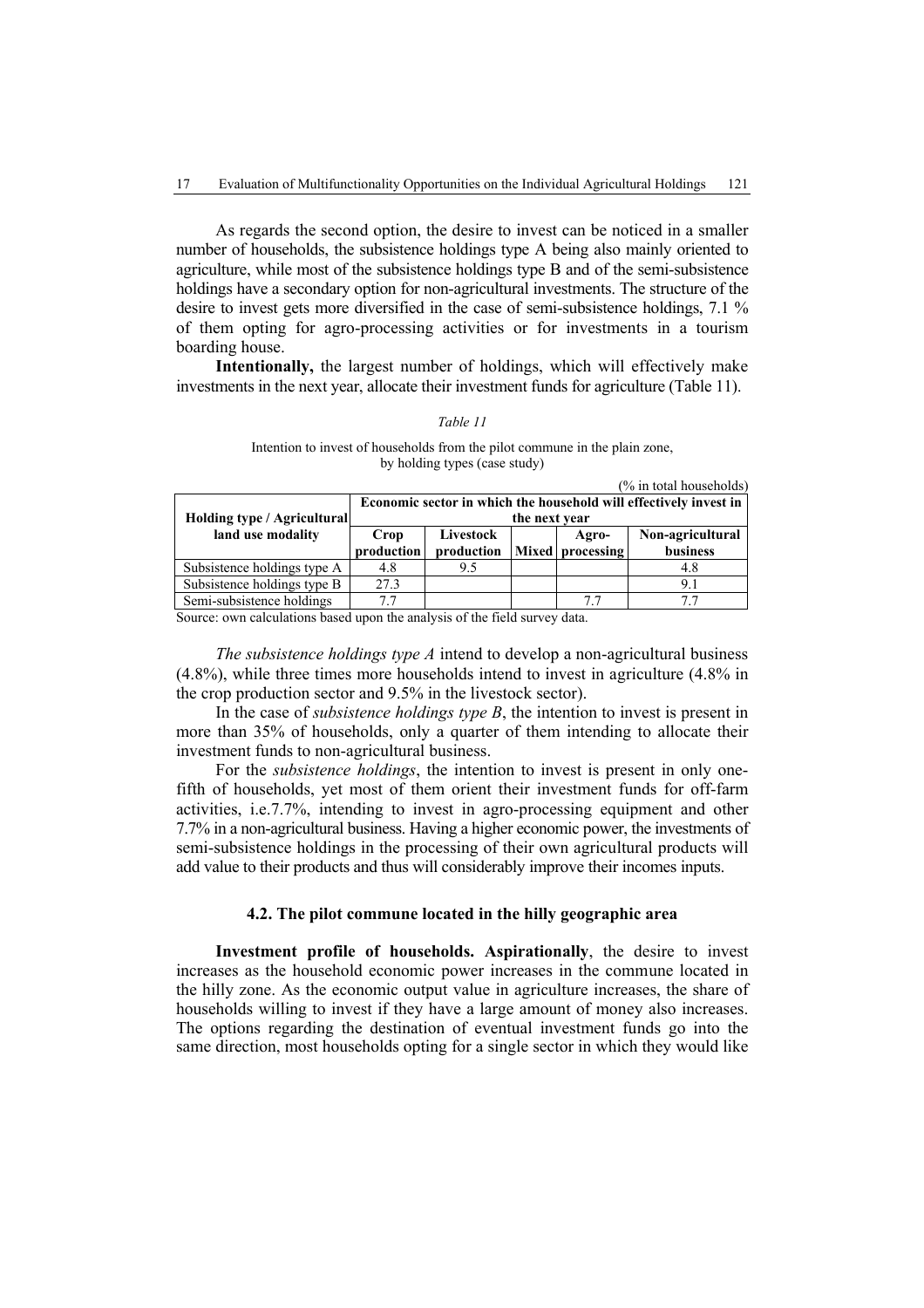to make investments. While the semi-subsistence holdings also consider a second option for potential investments, only one-third of the subsistence holdings opt for a second variant of investments.

In general, the households with lower values of agricultural outputs are willing to invest in non-agricultural activities (Table 12).

*The subsistence holdings type A* are mainly willing to invest in non-agricultural activities if they have a large amount of money  $-43.9\%$  of these holdings declare that they would devote a consistent amount to the off-farm investments. *The subsistence holdings type B* opt for potential investments in agriculture only on a 50% basis, and only 37.5% of these holdings would direct their investment funds to the development of non-agricultural business. *The semi-subsistence holdings* are willing to invest only in agriculture, as a first option.

As regards the second option, the desire to invest can be noticed on a smaller number of households, with a reversed distribution by agricultural or nonagricultural activities compared to the first option. Thus, out of the very few *subsistence holdings type A* that also have a second option for the desire to invest, 2.4% are willing to invest in agriculture and 2.4% are willing to invest in nonagricultural sectors. *The subsistence holdings type B* have a second option for investments in non-agricultural activities (25%) and for investments in agriculture (only 12.5%). Most *semi-subsistence holdings* have a secondary option for investments in non-agricultural activities (66.7%). The structure of the desire to invest is diversified on these holdings, 33.3% of them having an aspirational orientation to agro-processing and 33.3% to commercial activities.

**Intentionally,** most households that will effectively make investments in the next year would dedicate their investment funds to agriculture (Table 13).

### *Table 12*

### Desire to invest of households from the pilot commune in the hilly zone, by holding types (case study)

| <b>First option</b>                              |                                               |                   |                                               |       |                     |                   |              |                                                  |
|--------------------------------------------------|-----------------------------------------------|-------------------|-----------------------------------------------|-------|---------------------|-------------------|--------------|--------------------------------------------------|
|                                                  |                                               |                   | in non-agricultural sectors                   |       |                     |                   |              |                                                  |
| Holding type / Agricultural<br>land use modality | useho<br>0<br>≏<br>50<br>willin<br>Ē<br>Total | agriculture<br>Ξ. | of<br>$\overline{a}$<br>which<br><b>TOTAL</b> | Trade | Agro-<br>processing | Boarding<br>house | <b>Other</b> | Households<br><b>NOT</b><br>willing<br>to invest |
| Subsistence holdings type A                      | 80.5                                          | 36.6              | 43.9                                          | 14.6  | 0.0                 | 0.0               | 31.7         | 19.5                                             |
| Subsistence holdings type B                      | 87.5                                          | 50.0              | 37.5                                          | 12.5  | 0.0                 | 0.0               | 25.0         | 12.5                                             |
| Semi-subsistence holdings                        | 100.0                                         | 100.0             | 0.0                                           | 0.0   | 0.0                 | 0.0               | 0.0          | 0.0                                              |
| <b>Second option</b>                             |                                               |                   |                                               |       |                     |                   |              |                                                  |
| Subsistence holdings type A                      | 4.9                                           | 2.4               | 2.4                                           | 2.4   | 0.0                 | 0.0               | 0.0          | 95.1                                             |
| Subsistence holdings type B                      | 37.5                                          | 12.5              | 25.0                                          | 12.5  | 0.0                 | 0.0               | 12.5         | 62.5                                             |
| Semi-subsistence holdings                        | 100.0                                         | 33.3              | 66.7                                          | 33.3  | 33.3                | 0.0               | 0.0          | 0.0                                              |

*Source*: own calculations based upon the analysis of the field survey data.

(% in total households)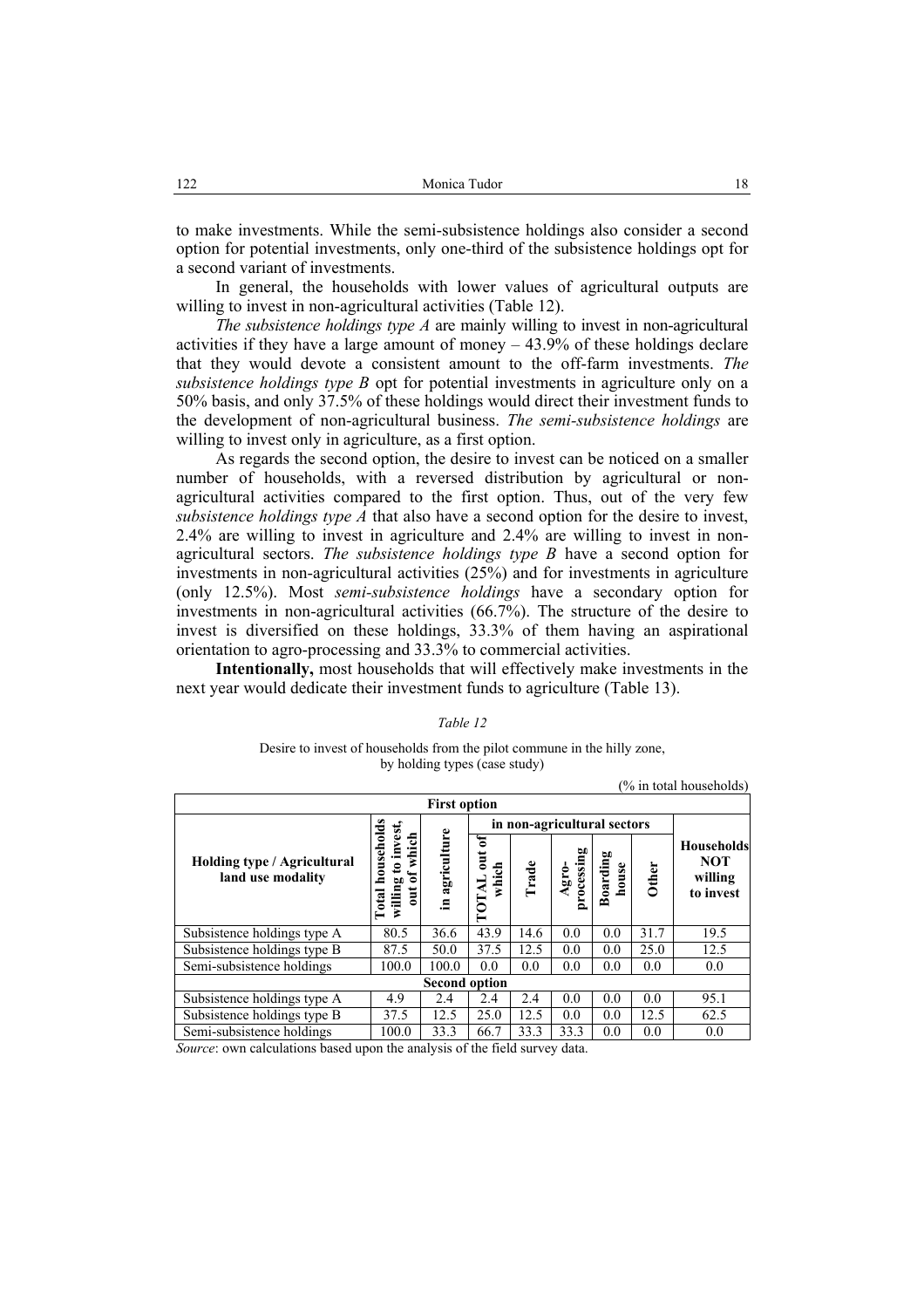### *Table 13*

Intention to invest of households from the pilot commune in the hilly zone, by holding types (case study)

|  |  | (% in total households) |
|--|--|-------------------------|
|--|--|-------------------------|

| Holding type /                           | Economic sector in which the household will effectively invest in<br>the next year |                         |              |                     |                                  |  |  |  |  |
|------------------------------------------|------------------------------------------------------------------------------------|-------------------------|--------------|---------------------|----------------------------------|--|--|--|--|
| <b>Agricultural land use</b><br>modality | Crop<br>production                                                                 | Livestock<br>production | <b>Mixed</b> | Agro-<br>processing | Non-<br>agricultural<br>business |  |  |  |  |
| Subsistence holdings type A              | 10.0                                                                               | 15.0                    | 7.5          | 2.5                 | 2.5                              |  |  |  |  |
| Subsistence holdings type B              | 12.5                                                                               |                         | 12.5         |                     |                                  |  |  |  |  |
| Semi-subsistence holdings                |                                                                                    |                         | 33.3         | 333                 |                                  |  |  |  |  |

*Source*: own calculations based upon the analysis of the field survey data.

*The subsistence holdings type A* intend to develop a non-agricultural activity (5%), out of which 2.5% opt for buying agro-processing equipment and other 2.5% will initiate a non-agricultural business. Among the *subsistence holdings type B*, the intention to invest is present only in 25% of holdings, none of these holdings willing to devote the investment funds to non-agricultural business. For the *semisubsistence holdings,* the intention to invest is present on two-thirds of these holdings. The investment strategies of holdings are oriented in equal shares to the development of agriculture and to the procurement of necessary equipment for the processing of agricultural products. As they have a higher economic power, the investments of semi-subsistence holdings in the processing of their own agricultural products will bring them a much higher value-added and thus will significantly improve their economic output.

# **4.3. The pilot commune belonging to the mountaineous geographic area**

**Investment valences of households. Aspirationally**, the desire to invest increases as the economic output value from agriculture increases. The incidence of the desire to invest a large amount of money is higher as the economic size of households resulting from agriculture increases. The diversity of options regarding the destination of eventual investment funds is inversely correlated with the agricultural output value of the holding (Table 14). Thus, the subsistence holdings type A have the largest variety of business in which they would invest a potential amount of money, while the first investment option for the semi-subsistence holdings remains agriculture. While overall the semi-subsistence holdings also consider a second option of potential investments, only one-third of subsistence holdings also opt for a second investment variant.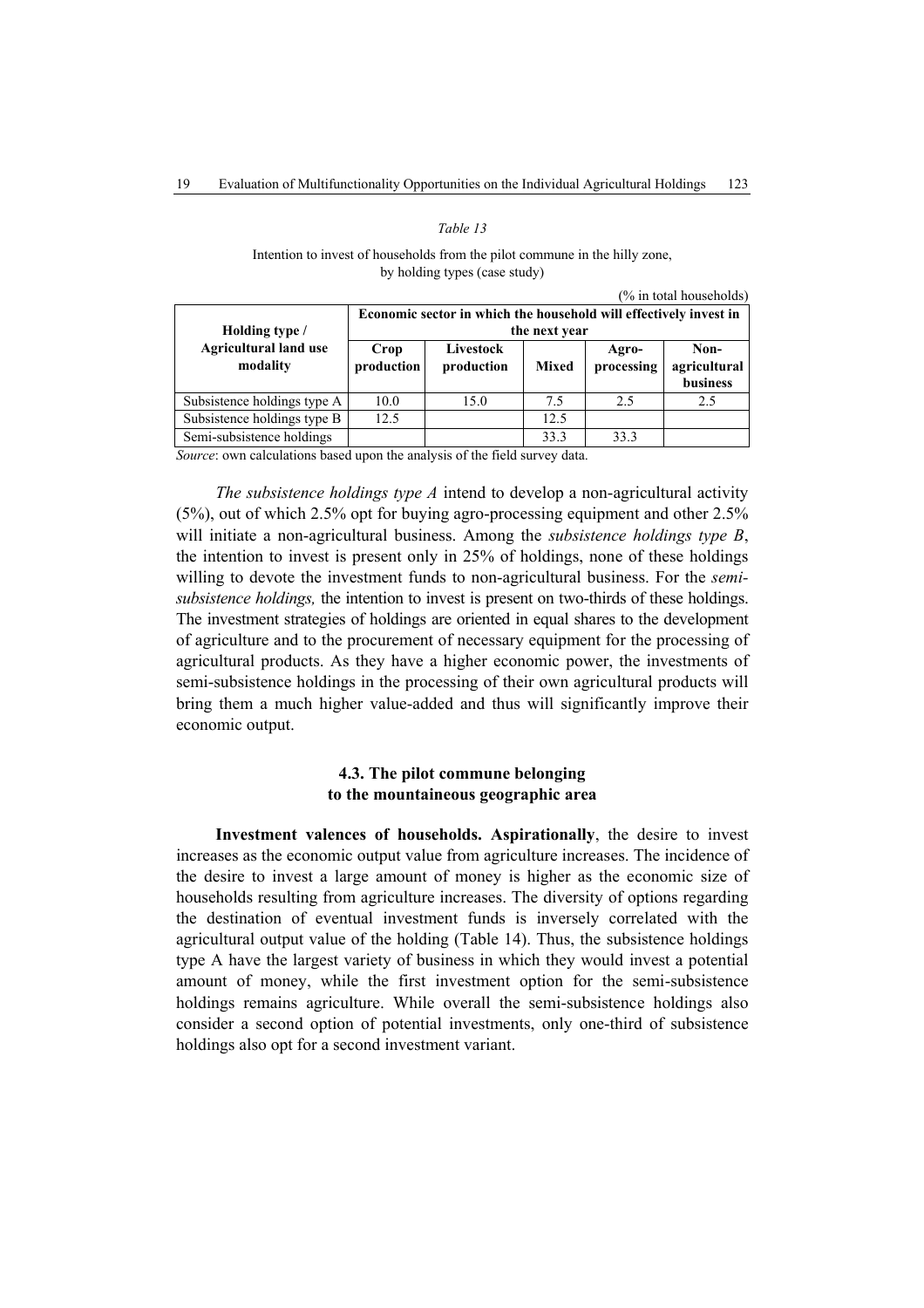## *Table 14*

Desire to invest of households from the pilot commune in the mountain zone, by holding types (case study)

(% in total households)

| <b>First option</b>                                        |                                                                            |                   |                                               |       |                    |                   |              |                                                         |
|------------------------------------------------------------|----------------------------------------------------------------------------|-------------------|-----------------------------------------------|-------|--------------------|-------------------|--------------|---------------------------------------------------------|
|                                                            | $\bullet$                                                                  |                   | in non-agricultural sectors                   |       |                    |                   |              |                                                         |
| Holding type /<br><b>Agricultural land use</b><br>modality | to invest<br>sehold<br>of which<br>mou<br>willing<br>$\frac{1}{2}$<br>otal | agriculture<br>≘. | of<br>$\overline{u}$<br>which<br><b>LATOT</b> | Trade | processing<br>Agro | Boarding<br>house | <b>Other</b> | <b>Households</b><br><b>NOT</b><br>willing<br>to invest |
| Subsistence holdings type A                                | 71.4                                                                       | 21.4              | 50.0                                          | 7.1   | 4.8                | 14.3              | 23.8         | 28.6                                                    |
| Subsistence holdings type B                                | 85.7                                                                       | 28.6              | 57.1                                          | 28.6  | 0.0                | 0.0               | 28.6         | 14.3                                                    |
| Semi-subsistence holdings                                  | 100.0                                                                      | 100.0             | 0.0                                           | 0.0   | 0.0                | 0.0               | 0.0          | 0.0                                                     |
| <b>Second option</b>                                       |                                                                            |                   |                                               |       |                    |                   |              |                                                         |
| Subsistence holdings type A                                | 23.8                                                                       | 7.1               | 16.7                                          | 7.1   | 2.4                | 2.4               | 4.8          | 76.2                                                    |
| Subsistence holdings type B                                | 0.0                                                                        | 0.0               | 0.0                                           | 0.0   | 0.0                | 0.0               | 0.0          | 100.0                                                   |
| Semi-subsistence holdings                                  | 100.0                                                                      | 0.0               | 100.0                                         | 0.0   | 100.0              | 0.0               | 0.0          | 0.0                                                     |

*Source*: own calculations based upon the analysis of the field survey data.

In general, the households with lower agricultural output values are willing to invest in non-agricultural activities. 50% of t*he subsistence holdings type A* are willing to invest in non-agricultural activities if they have a large amount of money. Among these households, the highest diversity of options to invest in non-agricultural activities can be noticed. The desire to invest focus upon those activities that potentially provide jobs to a larger number of persons and generate more significant incomes in time (as a first option, 14.3% of households are willing to invest in rural tourism boarding house, 4.8% in agro-processing, and 7.1% in trade).

At the level of *subsistence holdings type B* the incidence of the desire to invest in non-agricultural activities is the highest – 51.7% of these households willing to devote an eventual large amount of money to non-agricultural activities. Their intentions focus upon business development in the trade sector and in the category "other activities" that imply the use of other resources than agricultural resources, e.g. forestry resources, etc. *The semi-subsistence holdings* are willing to invest only in agriculture, as a first option.

**Intentionally,** the pragmatic evaluation of the capacity to invest on the short term is correlated with the real opportunities to develop agricultural and/or nonagricultural initiatives in the next year (Table 15).

*The subsistence holdings type A* are not willing to make investments in farm development as they do not consider themselves in the financial position to support these investments. Only 4.7% of holdings will invest in the development of livestock farm. The orientation of investment funds mainly regards the development of nonagricultural business, in which 7% of these holdings are willing to invest.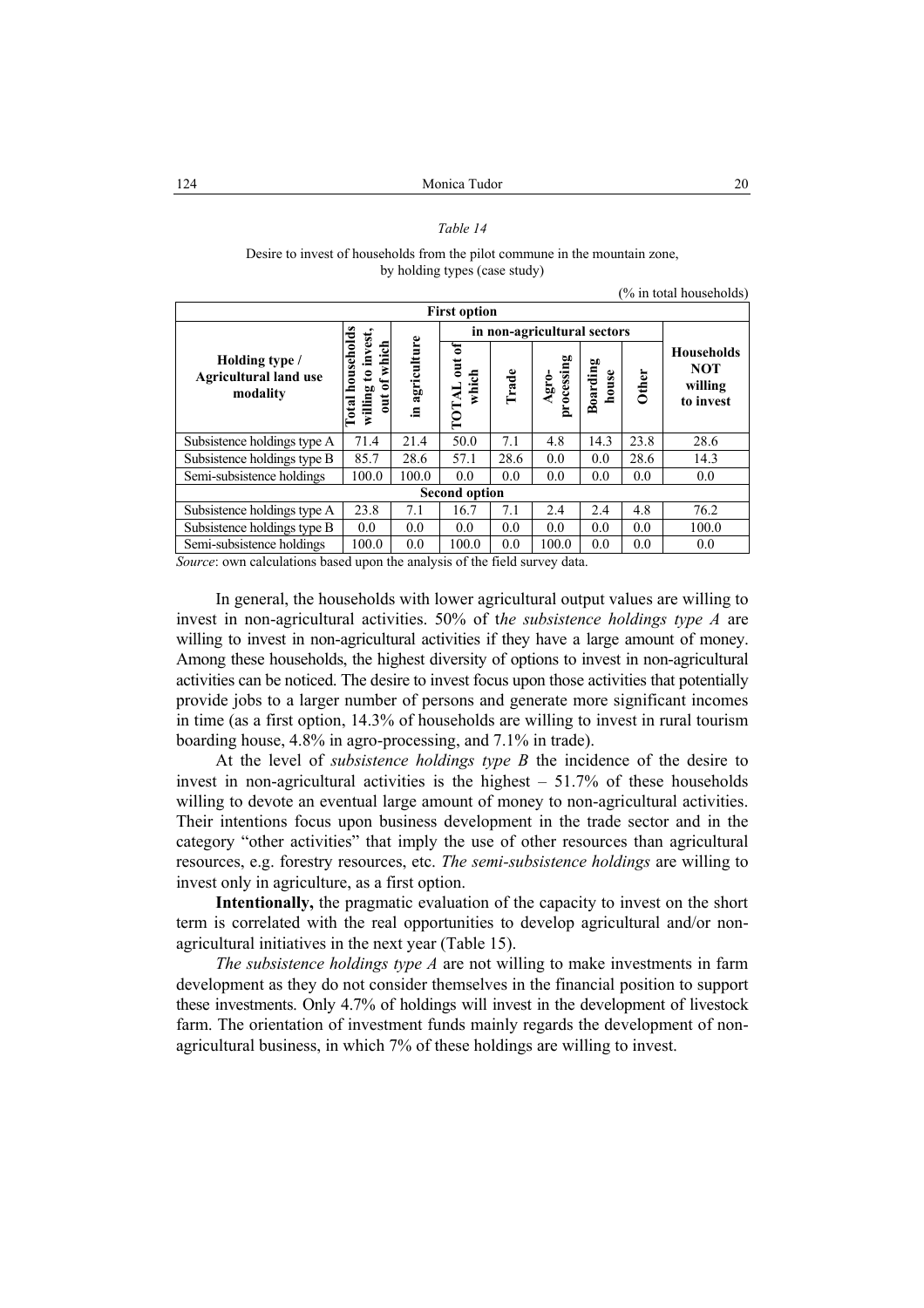### *Table 15*

Intention to invest of households from the pilot commune in the mountain zone, by holding types (case study)

| $(\%$ in total households)               |                                                                                    |                                      |              |                     |                                  |  |  |
|------------------------------------------|------------------------------------------------------------------------------------|--------------------------------------|--------------|---------------------|----------------------------------|--|--|
| Holding type /                           | Economic sector in which the household<br>will effectively invest in the next year |                                      |              |                     |                                  |  |  |
| <b>Agricultural land use</b><br>modality | Crop<br>production                                                                 | Livestock<br>production              | <b>Mixed</b> | Agro-<br>processing | Non-<br>agricultural<br>business |  |  |
| Subsistence holdings type A              | na                                                                                 | 4.7                                  | na           | na                  | 7.0                              |  |  |
| Subsistence holdings type B              | 28.6                                                                               | na                                   | na           | na                  | na                               |  |  |
| Semi-subsistence holdings                | na                                                                                 | 100.0<br>$\sim$ $\sim$ $\sim$ $\sim$ | na           | na                  | na                               |  |  |

*Source*: own calculations based upon the analysis of the field survey data.

As the economic power of the agricultural holding increases, the intention to invest exclusively focuses upon farm development, 28.6% of the *subsistence holdings type B* and all *the semi-subsistence holdings* devoting their investment funds for the next year exclusively to the development of agricultural activities.

# **5. CONCLUSIONS – DEVELOPMENT OPPORTUNITIES OF NON-AGRICULTURAL ACTIVITIES BY TYPES OF HOLDINGS**

## **5.1. The pilot commune located in the plain area**

*The analysis of development opportunities of non-agricultural activities by holding types in the pilot commune from the plain zone leads us to the following conclusions.* 

*The greatest opportunities for the development of non-agricultural activities are noticed in the case of semi-subsistence holdings* that have the most favourable demographic and aspirational premises:

– High labour renewal potential on short term;

– High educational level and share of higher education graduates;

– Concrete intention to invest in non-agricultural sectors.

These are followed by *the subsistence holdings type A* that have increased opportunities to develop non-agricultural activities, because:

– They will have young members into their composition on long term, whose aversion to risk is lower;

– They have great possibilities to develop non-agricultural initiatives, as onethird of their members are already occupationally oriented to non-agricultural activities;

– They have the highest diversity of options to invest in non-agricultural activities and focus on these activities that potentially provide jobs to a larger number of people and generate higher incomes in time.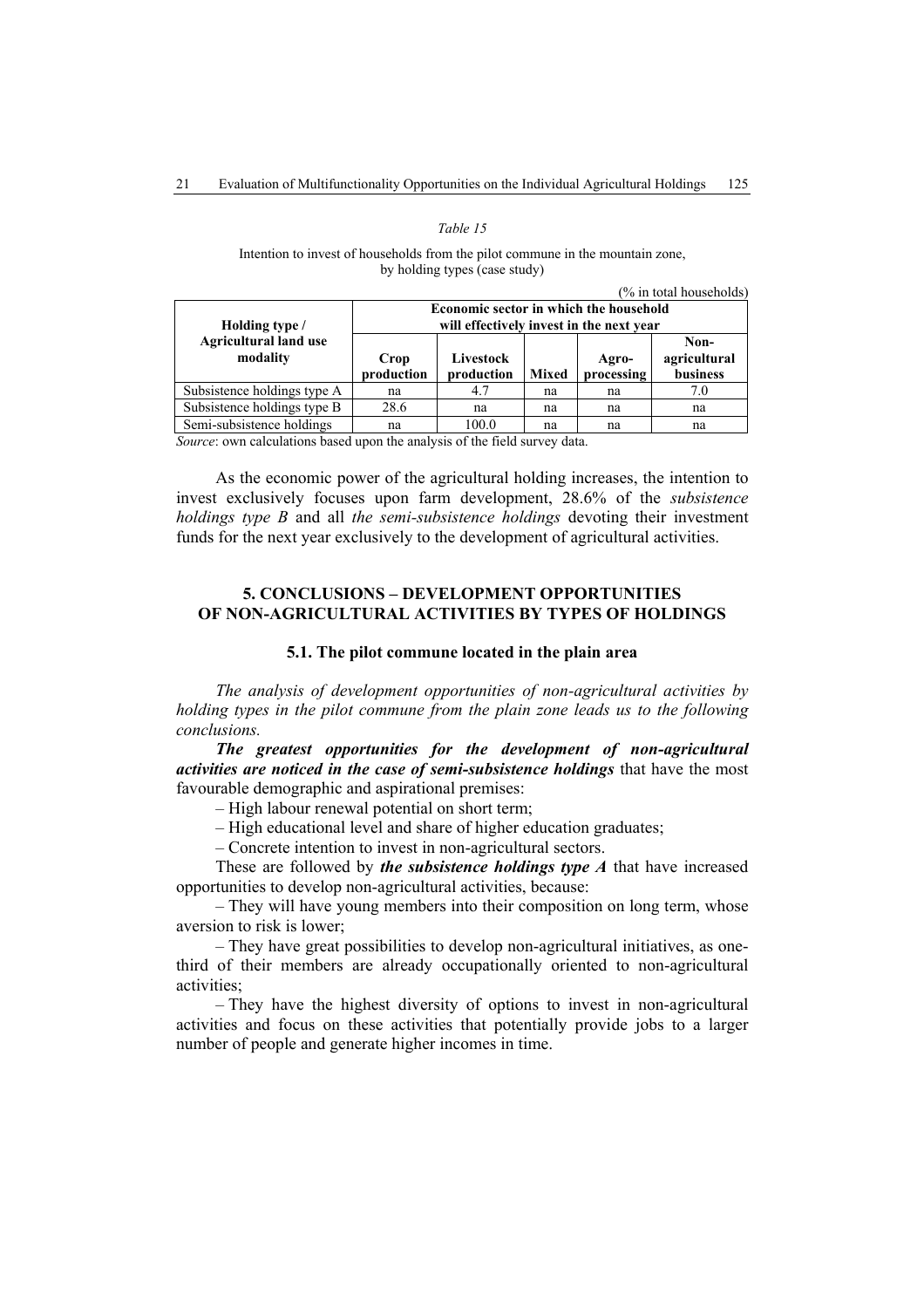# **5.2. The pilot commune located in the hilly geographic area**

**The greatest opportunities for the development of non-agricultural activities are found in the case of semi-subsistence holdings** *that have the most favourable demographic and aspirational premises:* 

– *They are the youngest households, with the larger number of children under 15 years old* and with the best demographic perspectives to internalize the multifunctional development patterns;

– *They have the highest educational level, specialized knowledge and on this basis, increased possibilities to seize the local business opportunities and to accede to the non-refundable funding sources in order to finance their initiatives;* 

– *Two-thirds of holdings have well-defined investment strategies for the next year,* half of them intending to invest in non-agricultural activities, namely in the processing of agricultural products.

**These are followed by the subsistence holdings type A** that have increased opportunities for the development of non-agricultural activities, because:

– Their members have a high educational level, the share of high school graduates being over 25%;

– The high shares of persons employed in the primary sector and of housewives, together with the low value of agricultural outputs make it necessary to develop certain non-agricultural activities at household level that should ensure the multiplication of income sources;

– They are mostly willing to invest in non-agricultural activities if they have a large amount of money at their disposal (43.9%);

– They take concrete steps for the development of non-agricultural activities, as part of these households intends to initiate non-agricultural activities.

*In the case of these households, the fructification of the demographic and economic potential can take place by concrete actions on short time, as the multifunctional development strategy can be negatively affected by the relative conservatism of these households resulting from the old age of some of their members.* 

## **5.3. The pilot commune in the mountains**

**The greatest development opportunities of the non-agricultural activities appear in the case of subsistence holdings type B** that have the most favourable demo-aspirational premises:

– The active age segment of the population has great rejuvenation opportunities reflecting the increased integration capacity in the multifunctional development pattern of lucrative activities;

– Great opportunities to develop non-agricultural activities as they have the highest educational level and on this basis, increased access possibilities to nonrefundable finance sources;